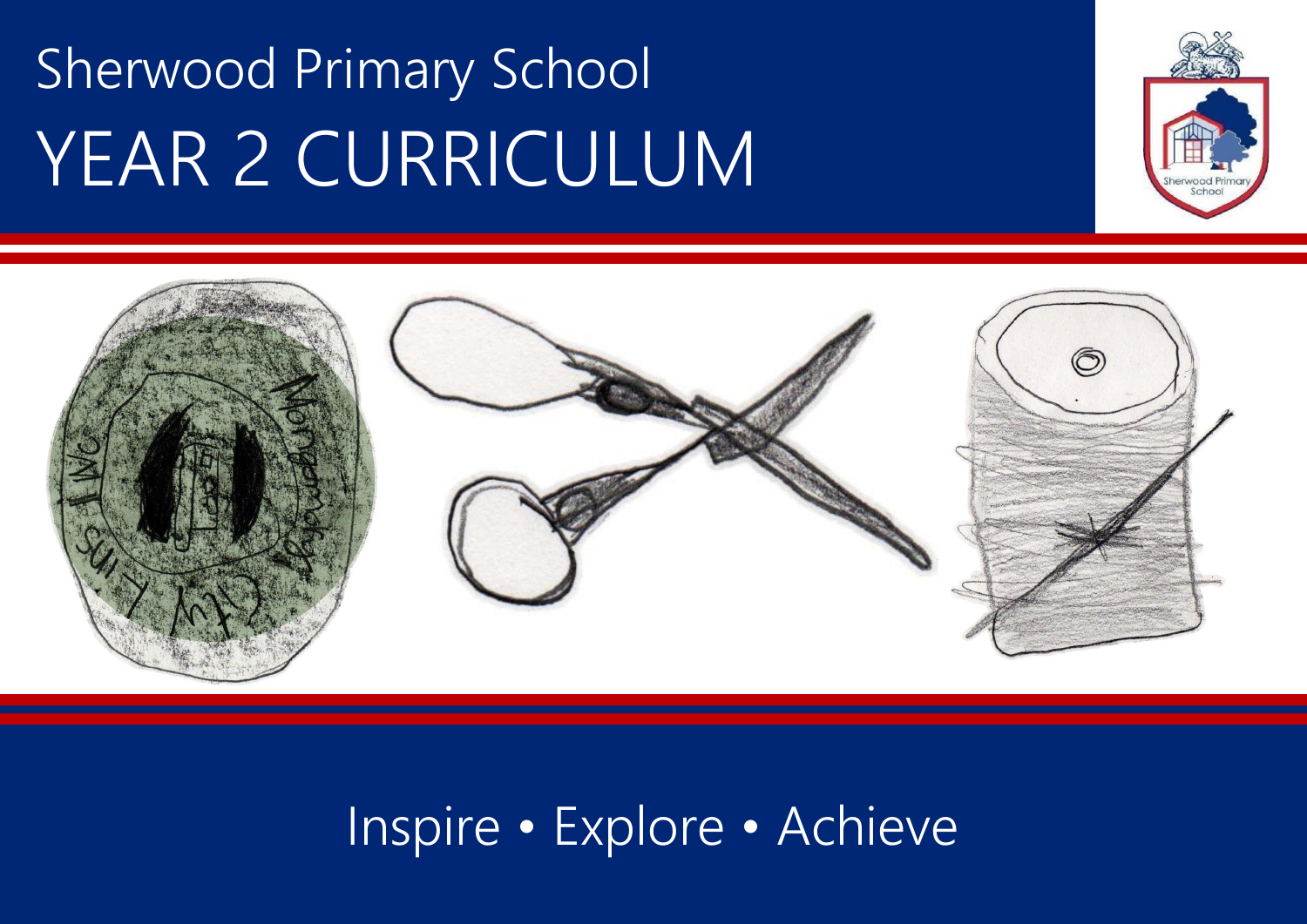### **Contents**

- Curriculum Vision
- Long Term Map
- Reading in Year 2
- Year 2 Writing Map
- Outdoor Learning, Educational Visits and Visitors in Year 2
- Global Learning Overview
- Geography Overview
- Science Overview
- History Overview
- PSHE and Relationships Education
- Digital Literacy
- Design Technology Overview
- Art and Design Overview
- Religious Education Overview
- Music Overview
- Physical Education Overview
- Computing Overview

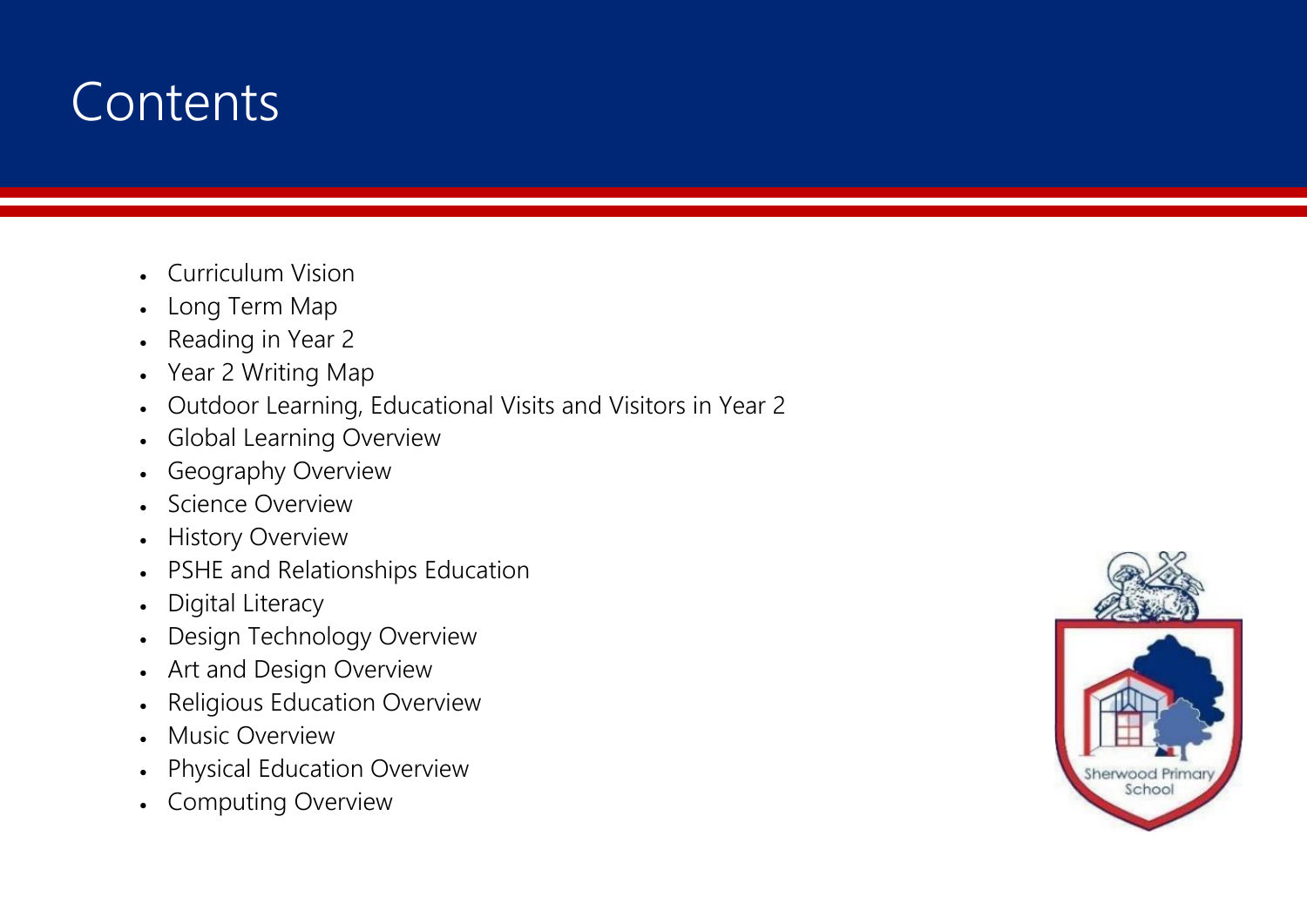### Curriculum Vision

We aim to provide a creative, vocabulary rich curriculum that inspires and challenges our children, in preparation for life in a culturally diverse and everchanging world. High expectations, inclusive approaches and excellent teaching will form the basis of all our work. Our children will have the opportunity to read widely, explore, ask questions and become knowledgeable, independent learners. Our Curriculum will prepare our children for life-long learning.

Inspire • Explore • Achieve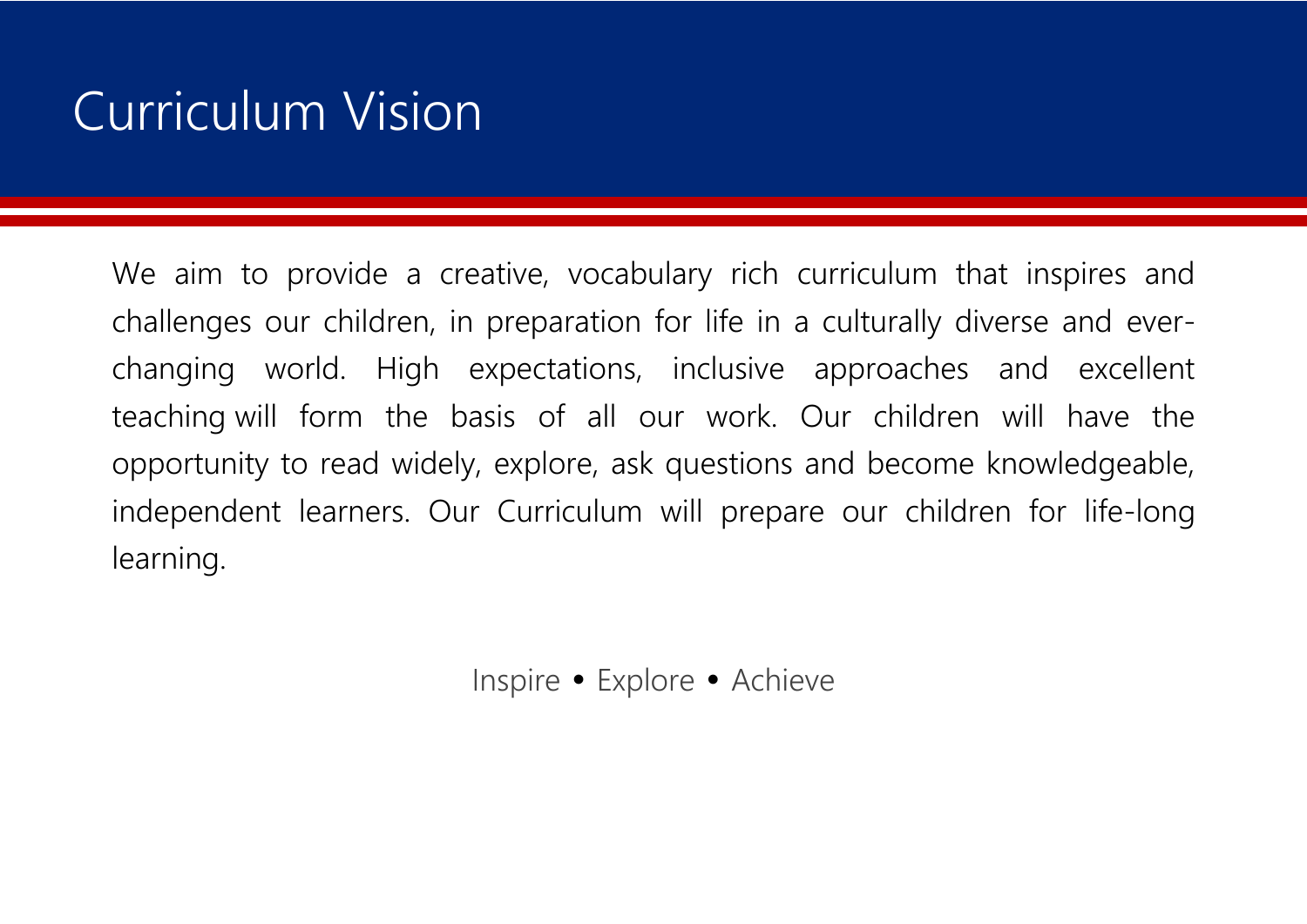| Year 2 Long Term Map |                                   |                                |                                                                                                |                                             |                          |                                     |
|----------------------|-----------------------------------|--------------------------------|------------------------------------------------------------------------------------------------|---------------------------------------------|--------------------------|-------------------------------------|
| Subject              | Autumn 1                          | Autumn 2                       | Spring 1                                                                                       | Spring 2                                    | Summer 1                 | Summer 2                            |
| <b>GLP Themes</b>    |                                   |                                |                                                                                                | Human Rights · Diversity                    |                          |                                     |
| English              | Narrative                         | <b>Traditional Tales</b>       | Explanation                                                                                    | <b>Familiar Settings</b>                    | Stories by the same      | Animal adventure                    |
|                      | Non Chronological                 | Poetry                         | Narrative                                                                                      | Riddles                                     | author                   | stories                             |
|                      | reports                           | Recount - Letters              |                                                                                                |                                             | Persuasion               | <i><u><b>Instructions</b></u></i>   |
| Class Texts          | Mud Puddle Farm                   | Cinder-boy                     | Chilly Billy                                                                                   | Wind in the Willows                         | Paddington               | Sandhorse                           |
| Maths                |                                   |                                | Please see the Lancashire Mathematics Planning Overview                                        |                                             |                          |                                     |
| Computing            |                                   |                                | Managing Online Information/Copyright and Ownership                                            |                                             |                          |                                     |
|                      | We are photographers              | We are detectives              | We are researchers<br>(Brazil)                                                                 | We are games testers                        | We are zoologists        | We are astronauts                   |
| Science              | Living Things and their           | Use of everyday                | Plants                                                                                         | Plants                                      | Living Things and their  | Animals, including                  |
|                      | <b>Habitats</b>                   | materials                      |                                                                                                |                                             | <b>Habitats</b>          | Humans (label parts of<br>the body) |
|                      |                                   |                                | Non-negotiables: Identify and name a variety of common British Flora and Fauna (Invertebrates) |                                             |                          |                                     |
| Physical             | Games Piggy in the                | FMS Underarm Throw             | FMS Overarm Throw                                                                              | Dance- Wind in the                          | Athletics                | FMS end of KS1                      |
| Education            | middle                            |                                |                                                                                                | Willows                                     |                          | Assessment                          |
|                      | FMS- Catching and                 | Games- Net and Wall            | FMS Rolling a Ball                                                                             | Games- Striking and                         | Dance Activities -       | <b>Gymnastics Activities 1</b>      |
|                      | Bouncing a Ball                   |                                |                                                                                                | Fielding                                    | Seaside                  |                                     |
| Art and Design       | Painting                          | Drawing                        | Collage                                                                                        | 3D                                          | Textiles                 | Printing                            |
| Religious            | Theme: What did Jesus             | Theme: Christmas -             | Theme: Prayer at home                                                                          | Theme: Easter -                             | Theme: Community and     | Theme: Hajj                         |
| Education            | teach?                            | Jesus as gift from God         | Religion: Islam                                                                                | resurrection                                | Belonging                | Religion: Islam                     |
|                      | Religion: Christianity            | Religion: Christianity         |                                                                                                | Religion: Christianity                      | Religion: Islam          |                                     |
| Humanities           | Significant places in             | Small area of the UK -         | Small area in a                                                                                | Significant people -                        | The location of          | Events beyond living                |
|                      | their own locality                | Beacon Fell                    | contrasting non-                                                                               | Rosa Parks                                  | Blackpool Tower - recap  | memory or places in                 |
|                      |                                   |                                | European country focus                                                                         | <b>GLP Theme: Rosa Parks</b>                | map work form first half | their locality - the                |
|                      |                                   |                                | on Brazil                                                                                      | $-$ a true story                            | term                     | seaside then and now                |
| DT                   | Materials/Textiles- Puppet making |                                | Mechanisms - Wheels and axles                                                                  |                                             |                          | Food: Balanced Diet Wrap            |
| Music                |                                   | Hands, Feet, Heart             | I Wanna Play in a Band                                                                         |                                             | Friendship               |                                     |
| Digital Literacy     |                                   | Privacy and Security           | Online Relationships                                                                           | Self Image and Identity                     |                          | Online Bullying                     |
| <b>PSHE</b>          | How can we help?                  | Where does money<br>come from? | How can we keep safe in<br>different places?                                                   | What is the same and<br>different about us? | How can we be healthy?   | What is bullying?                   |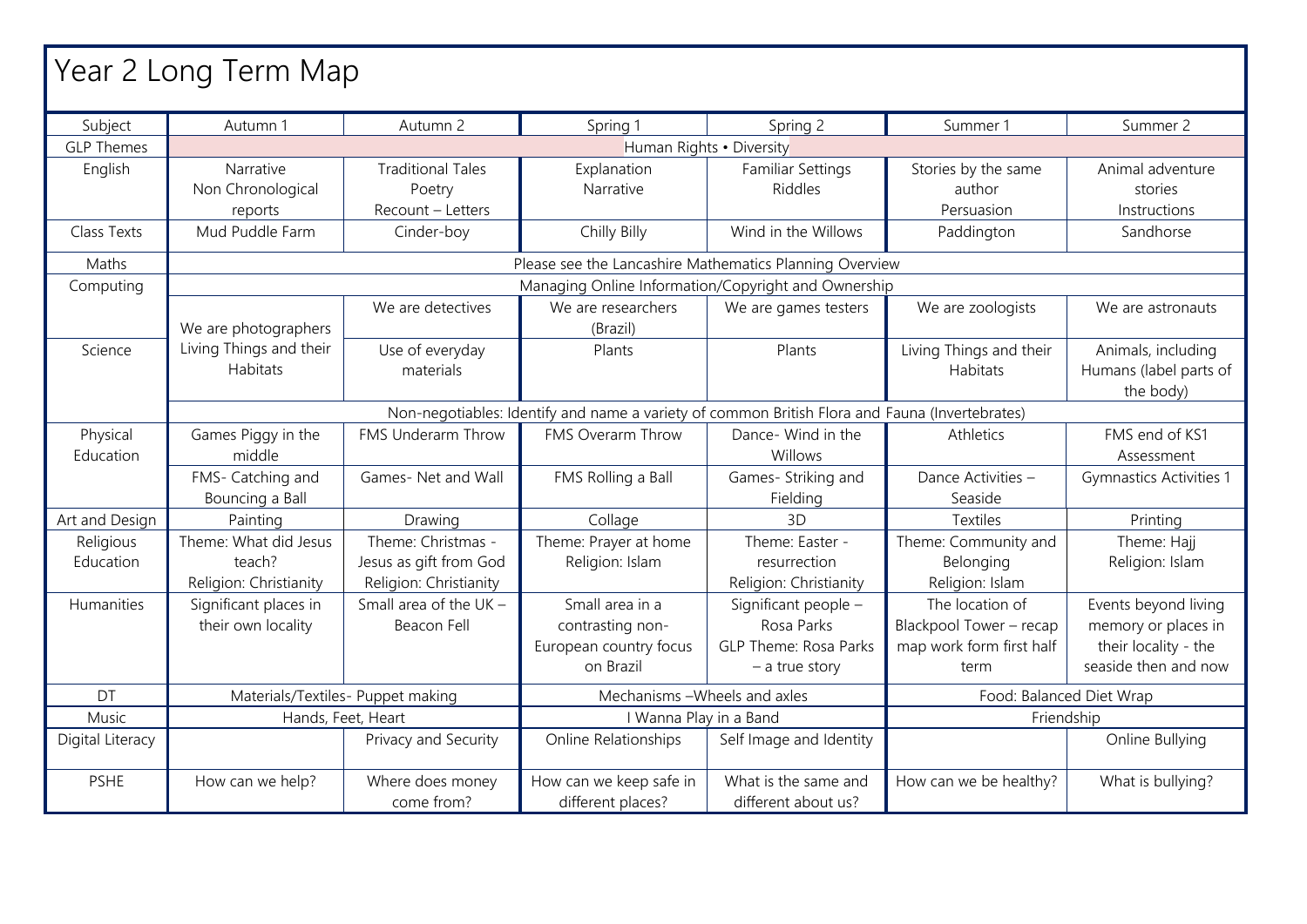# Reading in Year 2

We are committed to being a reading school and seeking out every opportunity to improve standards in reading within our school. We encourage reading for pleasure and enable children to read in depth in a wide range of subjects, deepening their knowledge and understanding across the curriculum. We work with other schools, our local library and other partners to promote reading as a life-long skill.

Pupils in Year 2 will have the opportunity to read a wide range of texts in small groups and independently. Pupils will also read and study the following books as a whole class:

- Chilly Billy
- Cinder-boy
- Paddington
- Mud Puddle Farm
- Wind in the Willows
- **The Sand Horse**
- Rosa Parks A true Story
- First Big Book of Bugs (Nat Geog)
- **E** Living in Brazil
- Seaside Holidays Then and Now

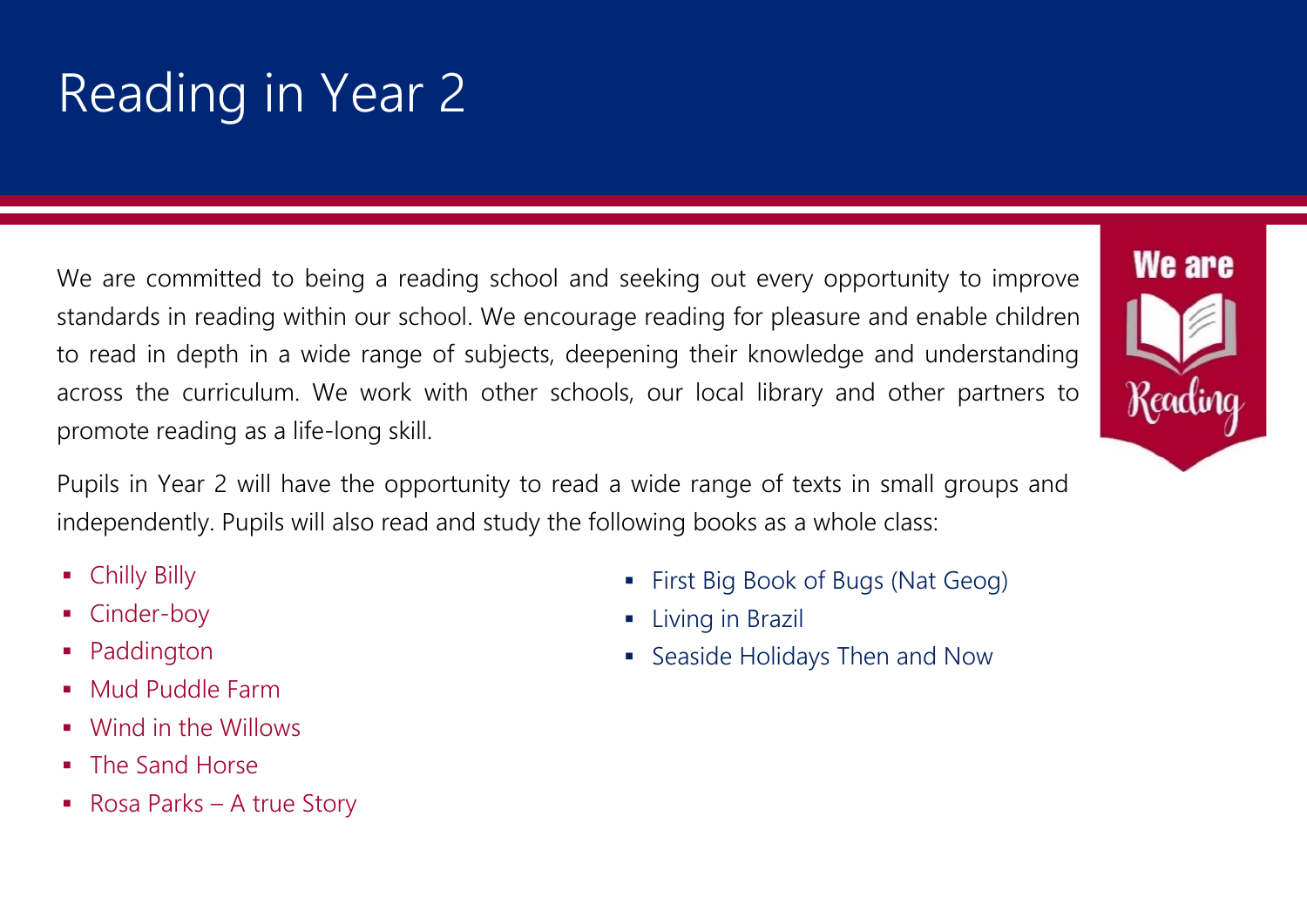# Year 2 Writing Map

|                      | Outcome        | Autumn 1                                                                     | Autumn 2                                                                            | Spring 1                                                                                                            | Spring 2                                                                                                                               | Summer 1                                                                                                                | Summer 2                                                                                         |
|----------------------|----------------|------------------------------------------------------------------------------|-------------------------------------------------------------------------------------|---------------------------------------------------------------------------------------------------------------------|----------------------------------------------------------------------------------------------------------------------------------------|-------------------------------------------------------------------------------------------------------------------------|--------------------------------------------------------------------------------------------------|
| Fiction              |                | Animal Adventure story<br>set on Mudpuddle<br>Farm (setting and<br>problem)  | <b>Traditional Tales based</b><br>on Cinderboy<br>(Introduction problem,<br>ending) | Stories by the same<br>author based on: Chilly<br>Billy (solution to a<br>problem)                                  | Wind in the Willows<br>additional chapter                                                                                              | Paddington Bear-<br>Animal Adventure<br>story.                                                                          | The Sand Horse $-$ a<br>written narrative based<br>on a picture book with<br>a seaside setting   |
|                      | $\overline{c}$ | Mudpuddle Farm- a<br>new problem on the<br>farm                              | Cinderboy-introduce<br>Cindergran and<br>provide problem                            | Write own Chilly Billy<br>story- short story with a<br>problem and solution                                         | Wind in the Willows<br>another additional<br>chapter                                                                                   | Writing a new<br>adventure Paddington<br>goes to Blackpool.                                                             | The Sand Horse $-$ a<br>written narrative based<br>on a picture book with<br>a different setting |
|                      |                | Poems on fireworks                                                           |                                                                                     | Classic Poems - poem<br>based on the Owl and<br>the Pussycat                                                        | Riddles about different<br>animals                                                                                                     | Poems about the<br>Seaside                                                                                              |                                                                                                  |
| Poetry               | $\overline{2}$ | Remembrance Poems                                                            |                                                                                     | Write our own ending<br>to the poem.                                                                                | Riddles about plants or<br>minibeasts                                                                                                  |                                                                                                                         | Poem about the views<br>from the top of the<br>tower (Tony Walsh<br>Inspired)                    |
| Non-fiction          |                | Non-chronological<br>report about owls for a<br>non-fiction book             | Instructions on how to<br>make a Christmas<br>decoration                            | Non-chronological<br>report about Amazon<br>rainforest for an<br>information book                                   | Rosa Parks- Letters<br>about injustice                                                                                                 | Explanation text on the<br>development of seaside<br>resorts                                                            | Persuasion text - Visit<br>Blackpool poster                                                      |
|                      | $\overline{2}$ | Non-chronological<br>report about chickens -<br>farm information leaflet     | Recipe on how to make<br>Christmas cakes/mince<br>pies                              | Non-chronological<br>report about Brazil for<br>a tourist guide                                                     | Letters to Mrs Lumb<br>about injustice in<br>school                                                                                    | Explanation text about<br>the development of<br>Blackpool                                                               | Persuasion text - Visit<br>St.lves poster                                                        |
| curricular<br>Cross- | 3              | Report about a<br>woodlouse (Bug of the<br>Month) for a wildlife<br>magazine | Recount of trip to<br>Beacon Fell for school<br>website                             | Instructions on<br>1 <sub>1</sub><br>packaging - how to<br>make coffee<br>Report about<br>2.<br>different vehicles. | Profile of Rosa<br>Parks life - Who<br>is? book<br>Instructions on how to<br>$\overline{c}$<br>grow a plant for a<br>gardener's manual | Letter to relative<br>$\mathbf{1}$<br>asking them to<br>come to Blackpool<br>Recount of our trip<br>2.<br>to the Mosque | Recount of our<br>Blackpool trip -<br>postcard<br>Acrostic poem about<br>the seaside             |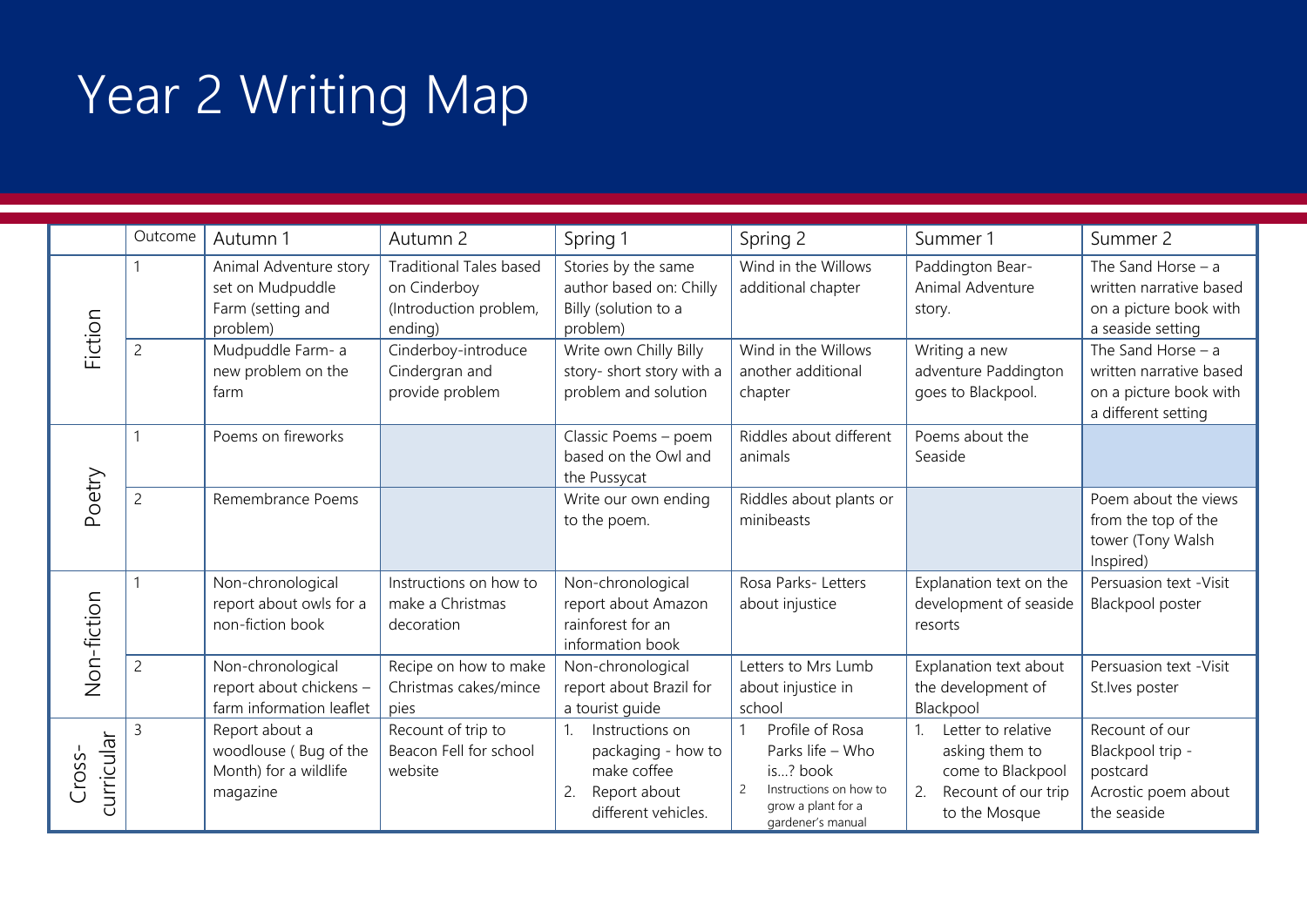# Outdoor Learning, Educational Visits and Visitors

| Year 2                    | Autumn                      | Spring                       | Summer    |
|---------------------------|-----------------------------|------------------------------|-----------|
| Outdoor Learning          | Local Area Walk             |                              |           |
| <b>Educational Visits</b> | Beacon Fell                 | Place of Worship -<br>Mosque | Blackpool |
| Visitor                   | <b>Bird of Prey Visitor</b> |                              |           |

| Year 2 Beacon Fell Educational Visit                                                                                                                                                                                                                                            |                                                                                                                                                                                                                                                                                                                                     |                                                                                                                                                                                                                                                                                                                                                                |  |  |  |
|---------------------------------------------------------------------------------------------------------------------------------------------------------------------------------------------------------------------------------------------------------------------------------|-------------------------------------------------------------------------------------------------------------------------------------------------------------------------------------------------------------------------------------------------------------------------------------------------------------------------------------|----------------------------------------------------------------------------------------------------------------------------------------------------------------------------------------------------------------------------------------------------------------------------------------------------------------------------------------------------------------|--|--|--|
| Play/Exploring                                                                                                                                                                                                                                                                  | Shelter Building                                                                                                                                                                                                                                                                                                                    | Navigation including geographical skills                                                                                                                                                                                                                                                                                                                       |  |  |  |
| Introduction to rules and boundaries<br>Promotion of free exploration<br>Promotion of independent learning<br>opportunities/skills.<br>Appreciation of the Outdoor learning<br>environment.<br>Carry sticks safely.<br>Work in a team to co-operate and communicate<br>clearly. | Children are supported in the<br>construction of tripod structure shelters.<br>A lean-to shelter is constructed using<br>$\bullet$<br>materials and with support.<br>Continue to make these shelters with<br>limited support or independently.<br>Use of the simple knots taught to<br>$\bullet$<br>maintain any shelters produced. | Discuss the importance and use and<br>follow the boundaries set out during<br>sessions.<br>Use single compass directions of North,<br>South, East and West.<br>Devise a simple map of the forest school<br>area in a number of different media using<br>simple symbols to annotate specific areas.<br>Use directional language and be<br>confident in its use. |  |  |  |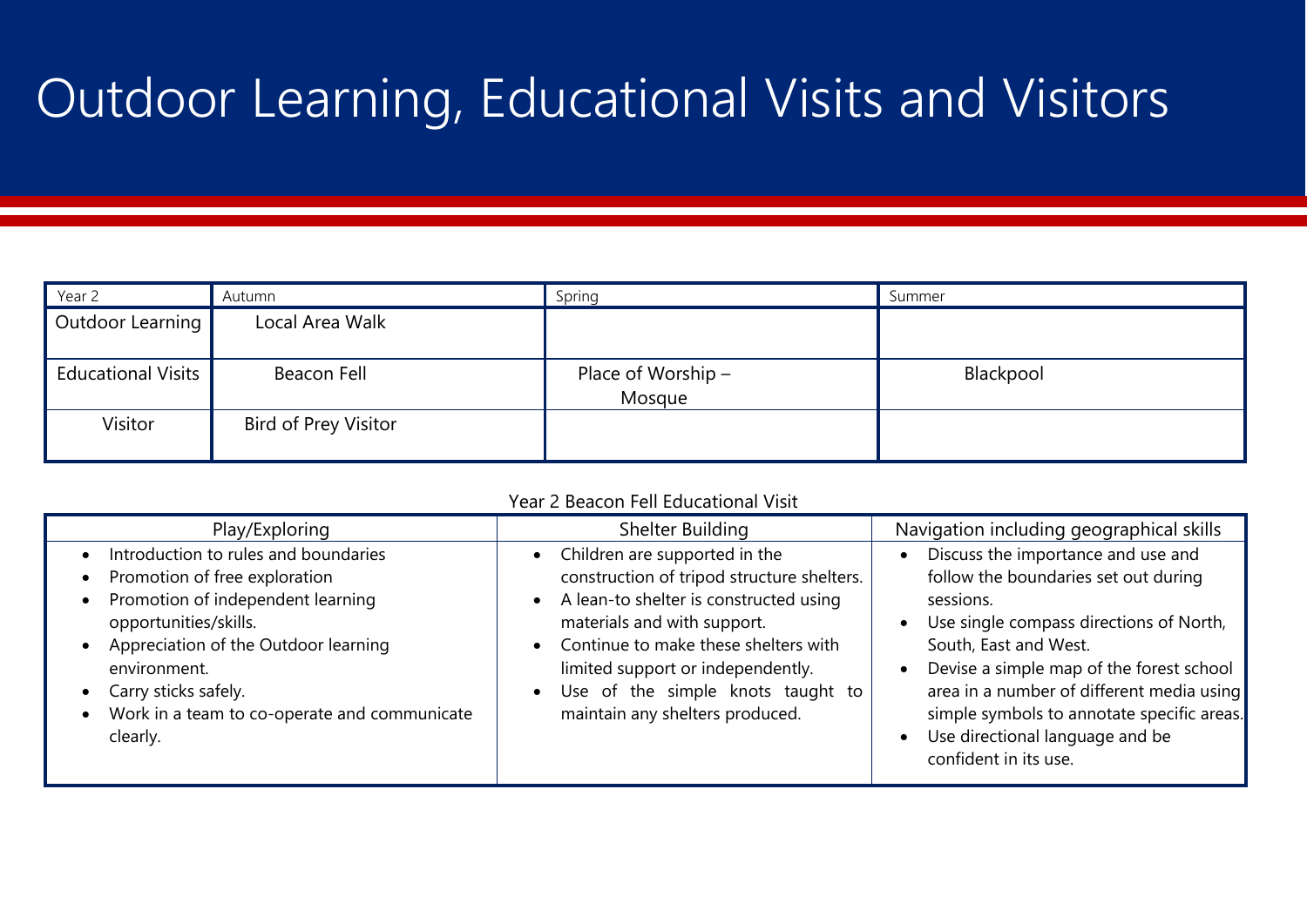# Global Learning Themes

| Year Group |                     |                 |                |                   |                |                |
|------------|---------------------|-----------------|----------------|-------------------|----------------|----------------|
| Global     | Interdependence     | Human Rights    | Social Justice | Diversity         | Social Justice | Human Rights   |
| Learning   | Conflict Resolution | Diversity       | Sustainability | Asylum Seekers    | Human Rights   | Sustainability |
| Themes     |                     | Interdependence |                | Conflict/Bullying | Sustainability | Confiict       |

| Year 2          | Knowledge and Understanding                                                                                                                 | Values an Attitudes                                                                                                                                                                                                 |
|-----------------|---------------------------------------------------------------------------------------------------------------------------------------------|---------------------------------------------------------------------------------------------------------------------------------------------------------------------------------------------------------------------|
| Human Rights    | Rights in class and school<br>п<br>The need to respect the rights of others<br>п<br>Some ways of avoiding, managing and resolving conflict. | Respect for others people's feelings and ideas.<br>п<br>Respect for the rights of others.<br>п<br>Belief that everyone has equal rights.<br>г                                                                       |
| Diversity       | Similarities and differences between people in local setting<br>and the wider contexts.<br>What contributes to self-identity.               | Valuing others as equal and different.<br>п<br>Willingness to listen respectfully to the ideas<br>г<br>and views of others even when one disagrees.<br>Willingness to learn from the experiences of<br>г<br>others. |
| Interdependence | How are our lives impacted by others (locally and globally)?                                                                                | Belief that individuals and groups can make a<br>п<br>difference to our own lives and we can impact on<br>others.                                                                                                   |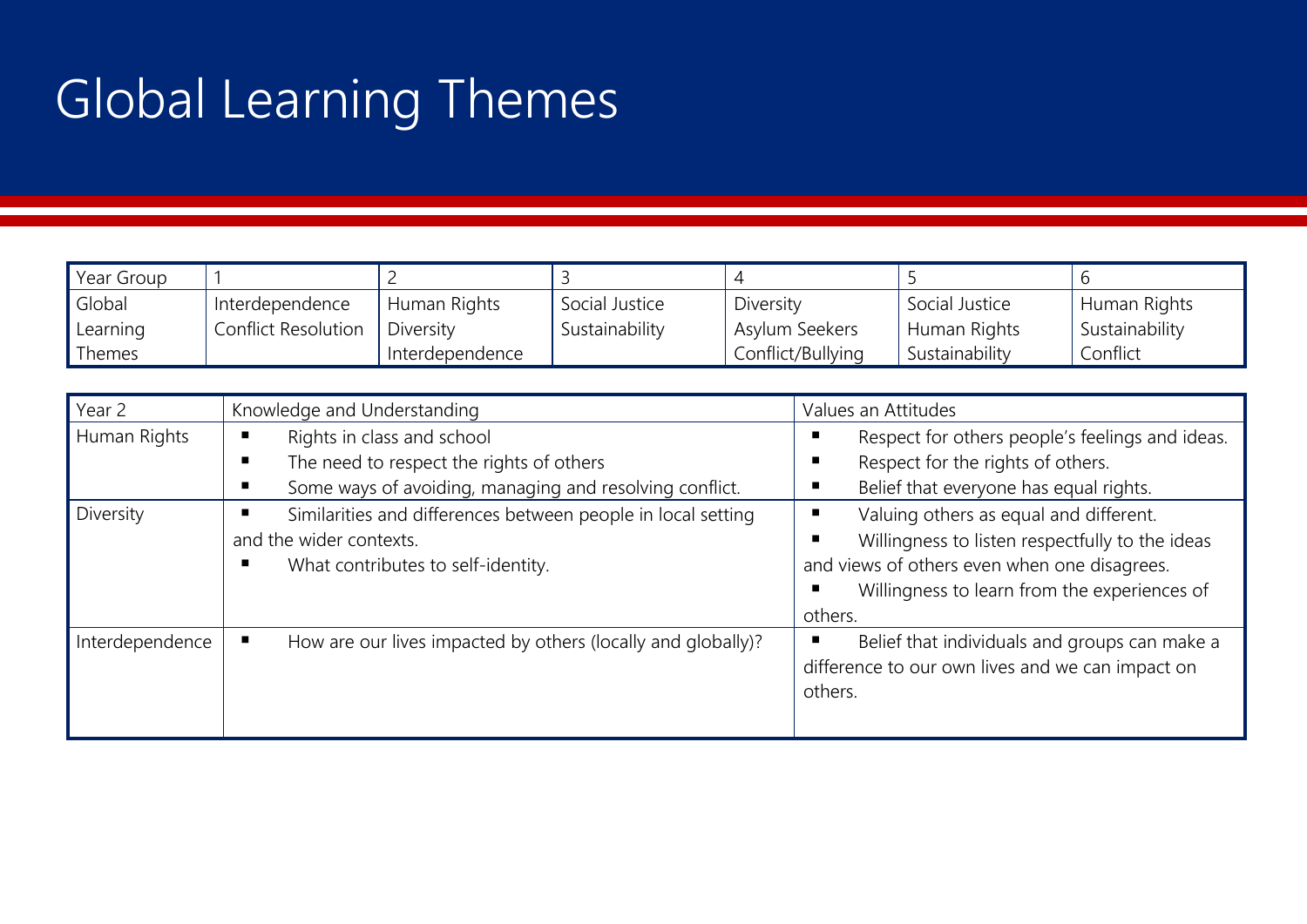# Geography in Year 2

|                                                                                                                                                                                                                                                                                                                                                                                                                                                                                                                                                                                                                                                                                                                                                                                                                                                                                                                                                                                              | Significant Places in direct locality to Sherwood School                                                                                                                                                                                                                                                                                                                                                                                                                                                                                                                                                                                                                                                                                                                                                                                                                                                                                                               |  |  |
|----------------------------------------------------------------------------------------------------------------------------------------------------------------------------------------------------------------------------------------------------------------------------------------------------------------------------------------------------------------------------------------------------------------------------------------------------------------------------------------------------------------------------------------------------------------------------------------------------------------------------------------------------------------------------------------------------------------------------------------------------------------------------------------------------------------------------------------------------------------------------------------------------------------------------------------------------------------------------------------------|------------------------------------------------------------------------------------------------------------------------------------------------------------------------------------------------------------------------------------------------------------------------------------------------------------------------------------------------------------------------------------------------------------------------------------------------------------------------------------------------------------------------------------------------------------------------------------------------------------------------------------------------------------------------------------------------------------------------------------------------------------------------------------------------------------------------------------------------------------------------------------------------------------------------------------------------------------------------|--|--|
| <b>Geographical Enquiry</b><br>Ask simple geographical, 'where?', 'what?', and 'who?' questions about the world and<br>their environment e.g. 'What is it like to live in this place?'<br>Speak and write about, draw, observe and describe simple geographical concepts<br>such as what they can see where.<br>Investigate through observation and description<br>Use basic geographical vocabulary from the PoS (above) as well as to describe<br>specific local geographical features (train station, canal etc.)<br>Do simple searches within specific geographic software.<br>Use a postcode to find a place on a digital map.<br>Add simple labels to a digital map.<br>Use the zoom facility of digital maps and understand that zooming in/out means<br>more/less detail can be seen.<br>Use cameras and audio equipment to record geographical features, changes,<br>differences e.g. weather/seasons, vegetation, buildings etc.<br>Describe and label electronic images produced. | <b>Geographical Skills</b><br>Use vocabulary such as bigger/smaller, near/far.<br>Know that maps give information about places in the world (where/what?).<br>Use large scale maps and aerial photos of the school and local area.<br>Recognise simple features on maps e.g. buildings, roads and fields.<br>Recognise landmarks and basic human features on aerial photos.<br>Draw a simple map e.g. of a garden, route map, place in a story.<br>Use and construct basic symbols in a map key.<br>Know that symbols mean something on maps.<br>Find a given OS symbol on a map with support<br>Begin to realise why maps need a key.<br>Use simple fieldwork techniques such as observation and identification to study the<br>geography of the school and its grounds as well as the key human and physical<br>features of its surrounding environment.<br>Use aerial photos and plan perspectives to recognise landmarks and basic human<br>and physical features. |  |  |
| Knowledge and Understanding of Places/Patterns/Processes and<br><b>Environmental Change/Sustainability</b><br>Use basic geographical vocabulary to refer to:<br>$\bullet$<br>key physical features, including: beach, cliff, coast, forest, hill, mountain, sea, ocean,<br>river, soil, valley, vegetation, season and weather<br>key human features, including: city, town, village, factory, farm, house, office, port,<br>harbour and shop<br>Discuss changes in weather over the year.                                                                                                                                                                                                                                                                                                                                                                                                                                                                                                   | <b>Example activity for 'expected' standard</b><br>Know about the local area and name key landmarks, such as the nearest local green<br>space. From a vocabulary list of features of the local area, identify which are human<br>or physical and describe these features. (After a walk of the local area, can draw a<br>simple route map using key features and symbols)                                                                                                                                                                                                                                                                                                                                                                                                                                                                                                                                                                                              |  |  |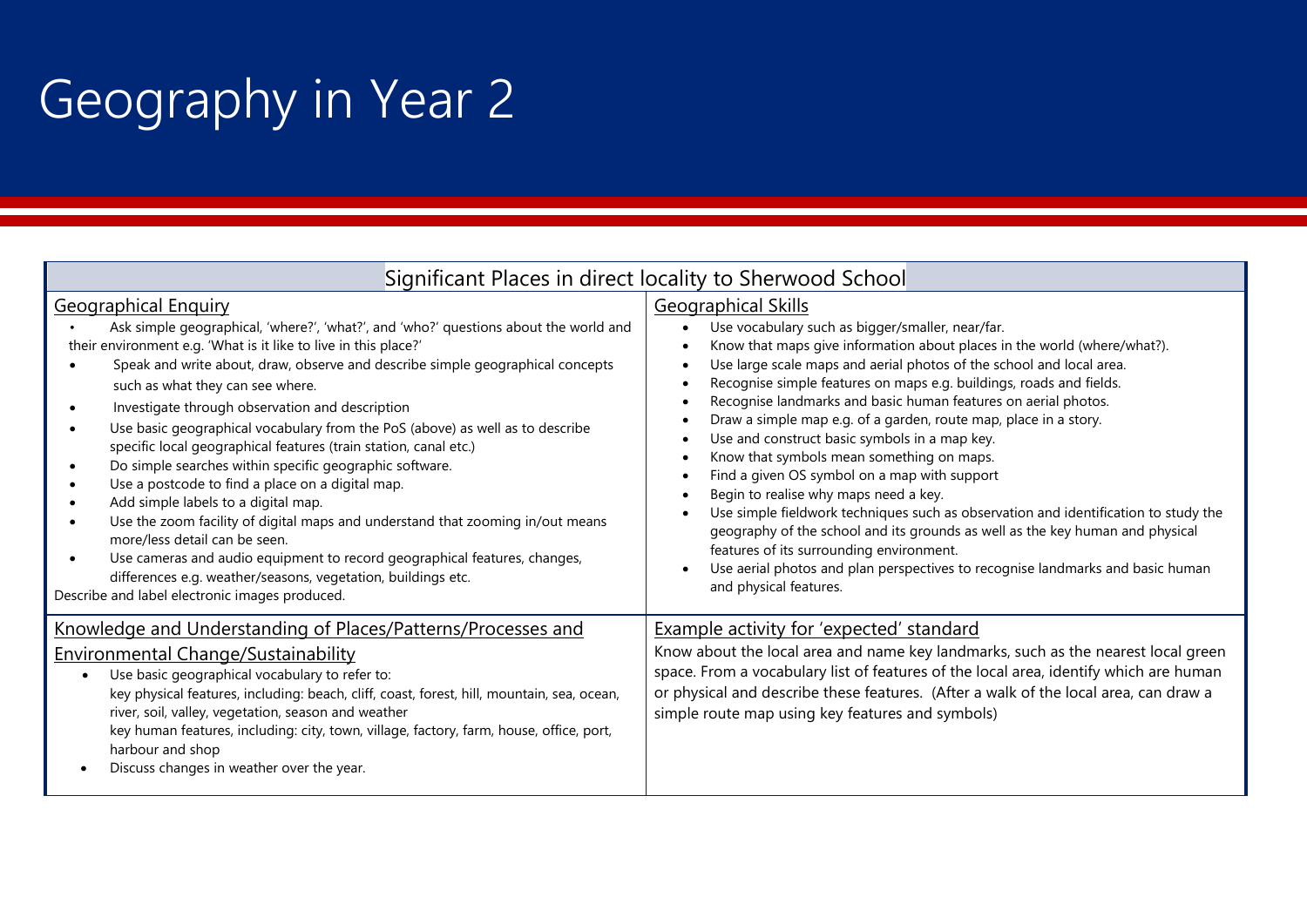| Small Area of the UK - Beacon Fell                                                                                                                                                                                                                                                                                                                                                                                                                                                                                                                                                                                                                                                                                                                                                                                                                                                                                                |                                                                                                                                                                                                                                                                                                                                                                                                                                                                                                                                                                                                                                                                                                                                                                                                              |  |  |  |
|-----------------------------------------------------------------------------------------------------------------------------------------------------------------------------------------------------------------------------------------------------------------------------------------------------------------------------------------------------------------------------------------------------------------------------------------------------------------------------------------------------------------------------------------------------------------------------------------------------------------------------------------------------------------------------------------------------------------------------------------------------------------------------------------------------------------------------------------------------------------------------------------------------------------------------------|--------------------------------------------------------------------------------------------------------------------------------------------------------------------------------------------------------------------------------------------------------------------------------------------------------------------------------------------------------------------------------------------------------------------------------------------------------------------------------------------------------------------------------------------------------------------------------------------------------------------------------------------------------------------------------------------------------------------------------------------------------------------------------------------------------------|--|--|--|
| <b>Geographical Enquiry</b><br>• Ask simple geographical, 'where?', 'what?', and 'who?' questions about the world<br>and their environment e.g. 'What is it like to live in this place?'<br>• Investigate through observation and description.<br>. Use basic geographical vocabulary from the PoS (above) as well as to describe<br>specific local geographical features (train station, canal etc.)<br>· Use simple electronic globes/maps.<br>• Do simple searches within specific geographic software.<br>• Use a postcode to find a place on a digital map.<br>• Add simple labels to a digital map.<br>• Use the zoom facility of digital maps and understand that zooming in/out means<br>more/less detail can be seen.<br>• Use cameras and audio equipment to record geographical features, changes,<br>differences e.g. weather/seasons, vegetation, buildings etc.<br>· Describe and label electronic images produced. | <b>Geographical Skills</b><br>Draw a simple map e.g. of a garden, route map, place in a story.<br>Use and construct basic symbols in a map key.<br>Know that symbols mean something on maps.<br>Find a given OS symbol on a map with support<br>Begin to realise why maps need a key.<br>Use simple fieldwork techniques such as observation and identification to<br>study the geography of the school and its grounds as well as the key human<br>and physical features of its surrounding environment.<br>Use cameras and audio equipment to record geographical features, changes,<br>differences e.g. weather, seasons, vegetation, buildings etc.<br>Use simple compass directions (NSEW).<br>Use aerial photos and plan perspectives to recognise landmarks and basic<br>human and physical features. |  |  |  |
| Knowledge and Understanding of Places/Patterns/Processes and<br><b>Environmental Change/Sustainability</b><br>Small area of the United Kingdom - Beacon Fell<br>Use basic geographical vocabulary to refer to:<br>key physical features, including: beach, cliff, coast, forest, hill, mountain, sea,<br>ocean, river, soil, valley, vegetation, season and weather<br>key human features, including: city, town, village, factory, farm, house, office,<br>port, harbour and shop                                                                                                                                                                                                                                                                                                                                                                                                                                                | <b>Example activity for 'expected' standard</b><br>Children will know about Beacon Fell and name key landmarks, from a vocabulary list<br>of features, identify which are human or physical and describe these features.<br>Compare and contrast the local area to Beacon Fell and describe them and some of<br>the activities that occur there using key vocabulary, can find Beacon Fell in a range of<br>maps and produce own simple map with symbols.<br>(eg Make a simple tourism leaflet for Beacon Fell including a map for people to<br>navigate to the different human and physical features).                                                                                                                                                                                                      |  |  |  |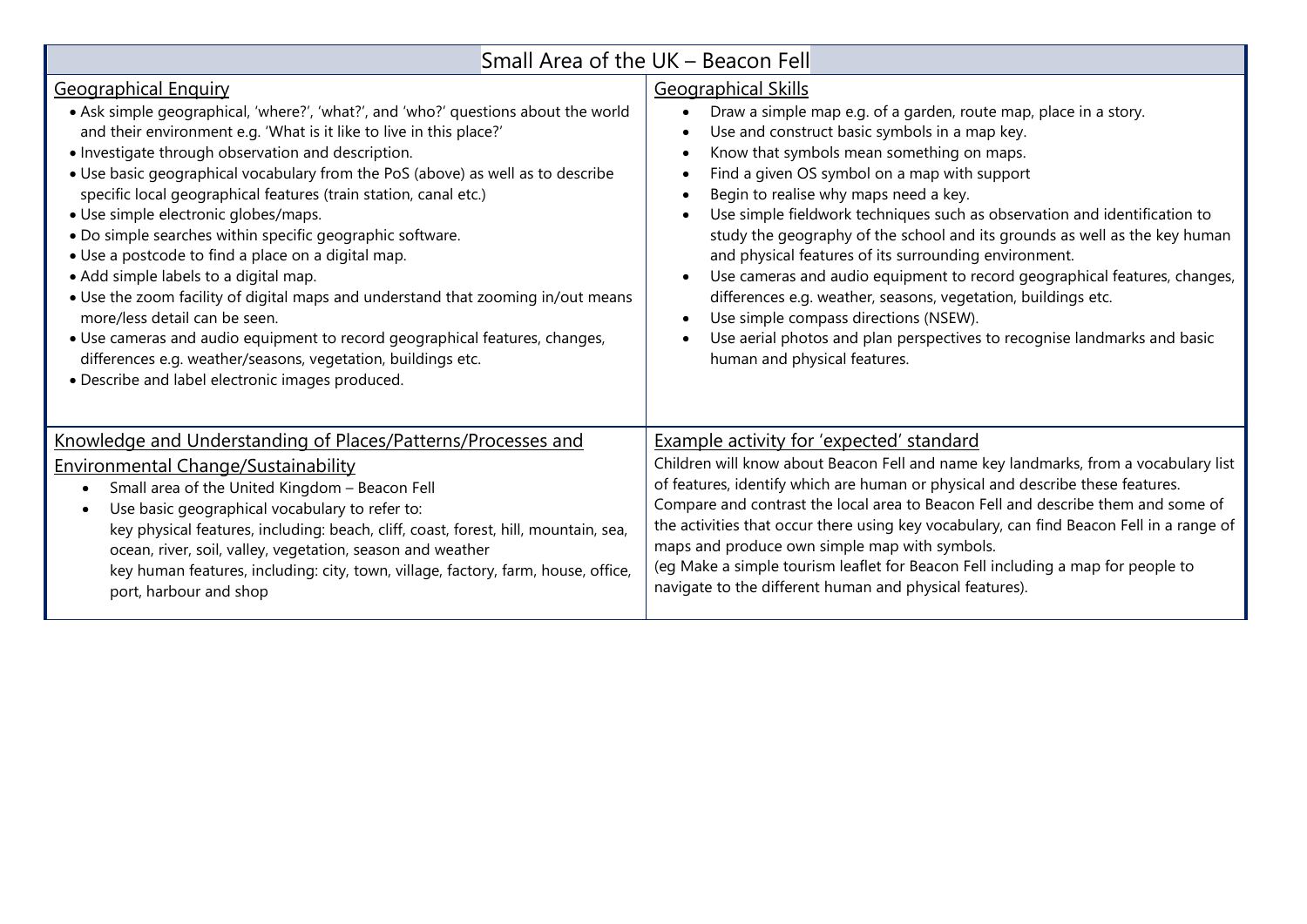#### Contrasting Non-European Country - Brazil

#### Geographical Enquiry

- Ask simple geographical, 'where?', 'what?', and 'who?' questions about the world and their environment e.g. 'What is it like to live in this place?'
- Investigate through observation and description.
- Speak and write about, draw, observe and describe simple geographical concepts such as what they can see where.
- Use basic geographical vocabulary from the PoS (above) as well as to describe specific local geographical features (train station, canal etc.)
- Use simple electronic globes/maps.
- Do simple searches within specific geographic software.
- Use a postcode to find a place on a digital map.
- Add simple labels to a digital map.
- Use the zoom facility of digital maps and understand that zooming in/out means more/less detail can be seen.
- Use cameras and audio equipment to record geographical features, changes, differences e.g. weather/seasons, vegetation, buildings etc.
- Describe and label electronic images produced.

#### Geographical Skills

- Use a range of maps and globes (including picture maps) at different scales.
- Locate land and sea on maps.
- Recognise simple features on maps e.g. buildings, roads and fields.
- Recognise landmarks and basic human features on aerial photos.
- Use aerial photos and plan perspectives to recognise landmarks and basic human and physical features.

#### Knowledge and Understanding of Places/Patterns/Processes and Environmental Change/Sustainability

- Small area in a contrasting non-European country (Brazil)
- Identify seasonal and daily weather patterns in the United Kingdom and the location of hot and cold areas of the world in relation to the Equator and the North and South Poles.
- Use basic geographical vocabulary to refer to:

key physical features, including: beach, cliff, coast, forest, hill, mountain, sea, ocean, river, soil, valley, vegetation, season and weather key human features, including: city, town, village, factory, farm, house, office, port, harbour and shop

#### Example activity for 'expected' standard

Can confidently name and locate the seven continents and five oceans on a globe or atlas and locate Brazil and the UK, can identify and describe a range of human and physical features of Brazil, such as the weather, housing, landmarks and people and compare their own life. (e.g create a simple travel brochure for travelling to Brazil, write a letter as a child in Brazil and talk about your life and how it compares to the lives of children in the UK)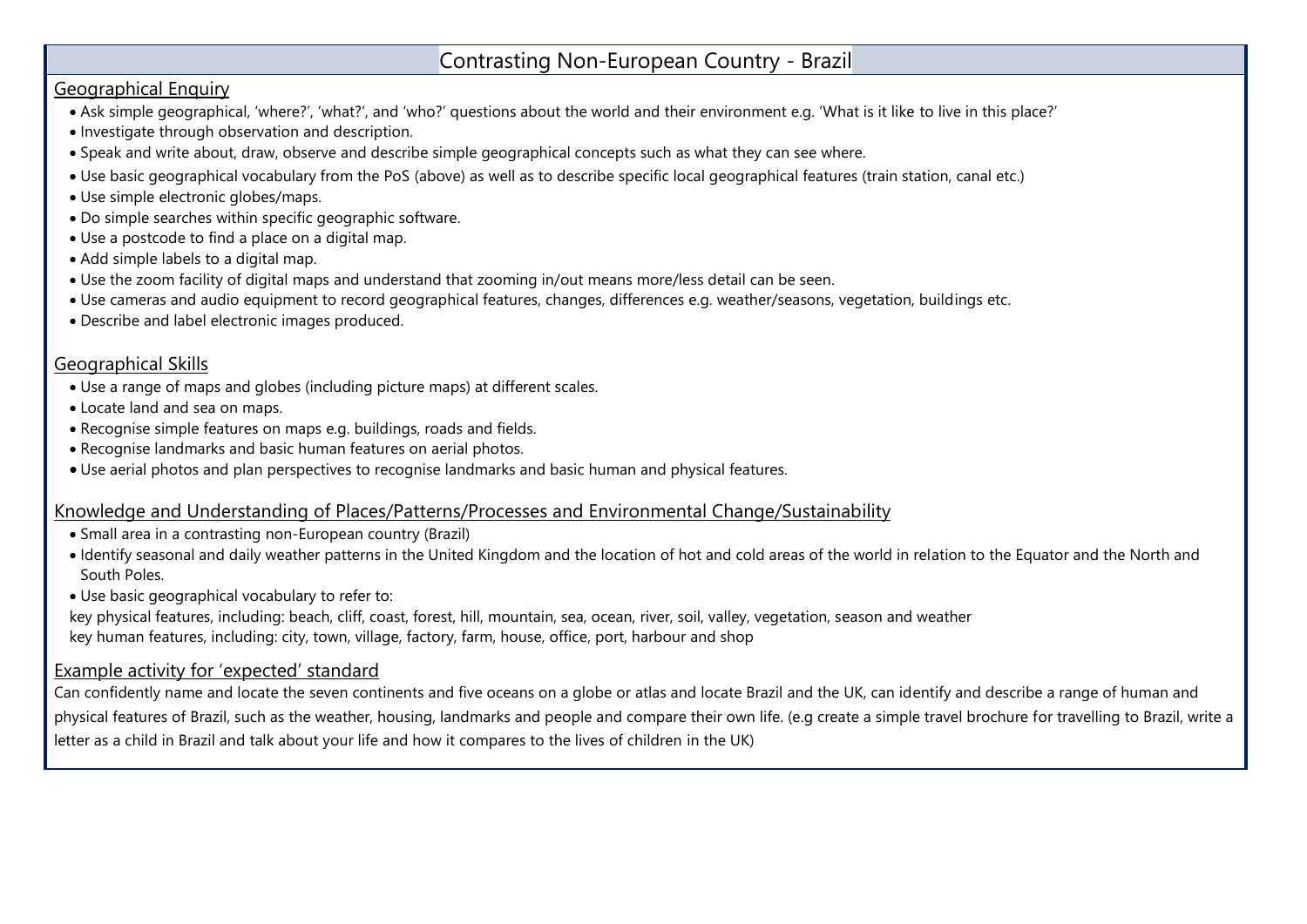# Science in Year 2

| Year 2 Scientific Enquiry                                                                                                                                                                                                                                                                                                                                                                                                              |                                                                                                                                                                                                     |                                                                                                                                                                                                                                                                                                                                                                                            |                                                                                                                                                                                                                                                                                                 |
|----------------------------------------------------------------------------------------------------------------------------------------------------------------------------------------------------------------------------------------------------------------------------------------------------------------------------------------------------------------------------------------------------------------------------------------|-----------------------------------------------------------------------------------------------------------------------------------------------------------------------------------------------------|--------------------------------------------------------------------------------------------------------------------------------------------------------------------------------------------------------------------------------------------------------------------------------------------------------------------------------------------------------------------------------------------|-------------------------------------------------------------------------------------------------------------------------------------------------------------------------------------------------------------------------------------------------------------------------------------------------|
| Questioning and Research<br>can ask simple questions about the world around us.                                                                                                                                                                                                                                                                                                                                                        |                                                                                                                                                                                                     |                                                                                                                                                                                                                                                                                                                                                                                            | Planning and Recording<br>I can record data in a table my teacher has provided.                                                                                                                                                                                                                 |
| can begin to use different types of enquiry to answer questions.<br>can perform simple tests.<br>can discuss my ideas.<br>can say what happened in an investigation.<br>can find information to help me from books, computers and other familiar<br>sources.                                                                                                                                                                           |                                                                                                                                                                                                     | Use observations and ideas to suggest answers to questions.<br>To observe changes over time and, with guidance, begin to notice patterns<br>and relationships.<br>To say what I am looking for and what I am measuring.<br>Begin to progress from non-standard units, reading mm, cm, m, ml, l, °C.<br>Gather and record data to help in answering questions.<br>I can record simple data. |                                                                                                                                                                                                                                                                                                 |
| Equipment and Measurement                                                                                                                                                                                                                                                                                                                                                                                                              |                                                                                                                                                                                                     | Communicating and Presenting                                                                                                                                                                                                                                                                                                                                                               | Considering Evidence and Evaluating                                                                                                                                                                                                                                                             |
| Observe closely, using simple equipment.<br>can collect simple data.<br>I know how to use simple equipment safely.<br>can use simple measurements and equipment<br>with increasing independence (e.g. hand lenses<br>and egg timers).<br>I can say what I am looking for and what I am<br>$\bullet$<br>measuring.<br>I can measure with nonstandard units and can<br>begin to use simple standard units e.g., mm,<br>cm, m, ml, l, °C. | can use simple scientific language.<br>$\bullet$<br>can describe what I see.<br>shorter.<br>$\bullet$<br>$\bullet$<br>electricity can give you a shock.<br>ways.<br>range of ways.<br>has provided. | can compare e.g. something is longer or<br>can say how science helps us in our daily lives.<br>can say how science can be dangerous e.g.<br>can communicate my findings in a variety of<br>I can record and communicate my findings in a<br>can show my results in a table that my teacher                                                                                                 | I can identify a variety of objects, materials and<br>living things. I can compare, sort and group a<br>range of objects, materials and living things.<br>I can talk about what I have found out.<br>I can explain how I carried out my enquiry.<br>I can suggest simple changes to my enquiry. |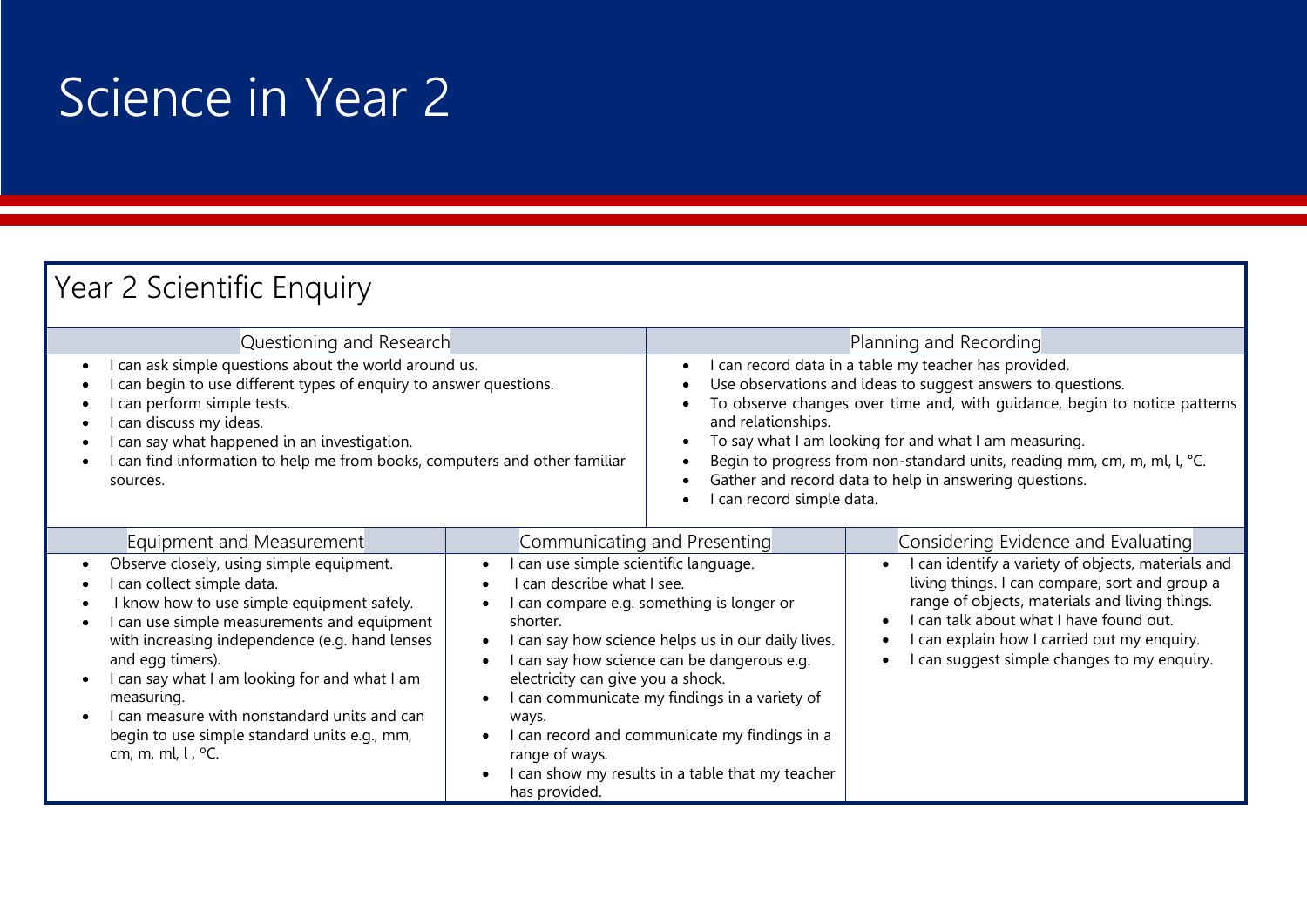| Sherwood Science Non-Negotiables                |                                                                                                                                                                                                                                                                                                                                                                                                                                                                                                                                                                                                                                                                                                                                                                                                                                                                                                                                                                                                                                                                                                                                                                |                                                                                                                                                                                                                                                                                                                             |  |  |  |  |  |
|-------------------------------------------------|----------------------------------------------------------------------------------------------------------------------------------------------------------------------------------------------------------------------------------------------------------------------------------------------------------------------------------------------------------------------------------------------------------------------------------------------------------------------------------------------------------------------------------------------------------------------------------------------------------------------------------------------------------------------------------------------------------------------------------------------------------------------------------------------------------------------------------------------------------------------------------------------------------------------------------------------------------------------------------------------------------------------------------------------------------------------------------------------------------------------------------------------------------------|-----------------------------------------------------------------------------------------------------------------------------------------------------------------------------------------------------------------------------------------------------------------------------------------------------------------------------|--|--|--|--|--|
| synthetic subjects" than by "living creatures". | Children have become disconnected from the natural world due to changes in Society. Sherwood has identified this as an area we want to readdress allowing the children to<br>write with greater knowledge and experience of the natural world. Robert Macfarlane believes that children need to reconnect with the Natural world as studies show that<br>children are better at identifying Pokémon characters than real animals and plants.<br>Cambridge researchers seeking to "quantify children's knowledge of nature" surveyed a cohort of four- to 11-year-old children in Britain. This resulted in the forthright<br>conclusion that "Young children clearly have tremendous capacity for learning about creatures (whether natural or manmade)," but they are presently "more inspired by<br>Children in Year 2 will therefore be expected and encouraged to,<br>" Identify and name a variety of common British Flora and Fauna. A number of common British Invertebrates".                                                                                                                                                                          |                                                                                                                                                                                                                                                                                                                             |  |  |  |  |  |
| <b>Physical Processes</b>                       | Life Processes and Living Things                                                                                                                                                                                                                                                                                                                                                                                                                                                                                                                                                                                                                                                                                                                                                                                                                                                                                                                                                                                                                                                                                                                               | Materials and their Properties                                                                                                                                                                                                                                                                                              |  |  |  |  |  |
|                                                 | Explore and compare the differences between things<br>that are living, dead and things that have never been<br>alive.<br>Identify that most living things live in habitats to which<br>they are suited.<br>Describe how different habitats provide for the basic<br>needs of different kinds of animals and plants, and how<br>they depend on each other.<br>Identify and name a variety of plants and animals in<br>their habitats, including micro-habitats.<br>Describe how animals obtain their food from plants and<br>other animals, using the idea of a simple food chain, and<br>identify and name different sources of food.<br>Observe and describe how seeds and bulbs grow into<br>mature plants.<br>Find out and describe how plants need water, light and<br>a suitable temperature to grow and stay healthy.<br>Notice that animals, including humans, have offspring<br>which grow into adults.<br>Find out about and describe the basic needs of animals,<br>including Humans, for survival (water, food and air).<br>Describe the importance for humans of exercise, eating<br>the right amounts of different types of food, and<br>hygiene. | Identify and compare the suitability of a<br>variety of everyday materials, including<br>wood, metal, plastic, glass, brick, rock, paper<br>and cardboard for particular uses.<br>Find out how the shapes of solid objects<br>made from some materials can be changed<br>by squashing, bending, twisting and<br>stretching. |  |  |  |  |  |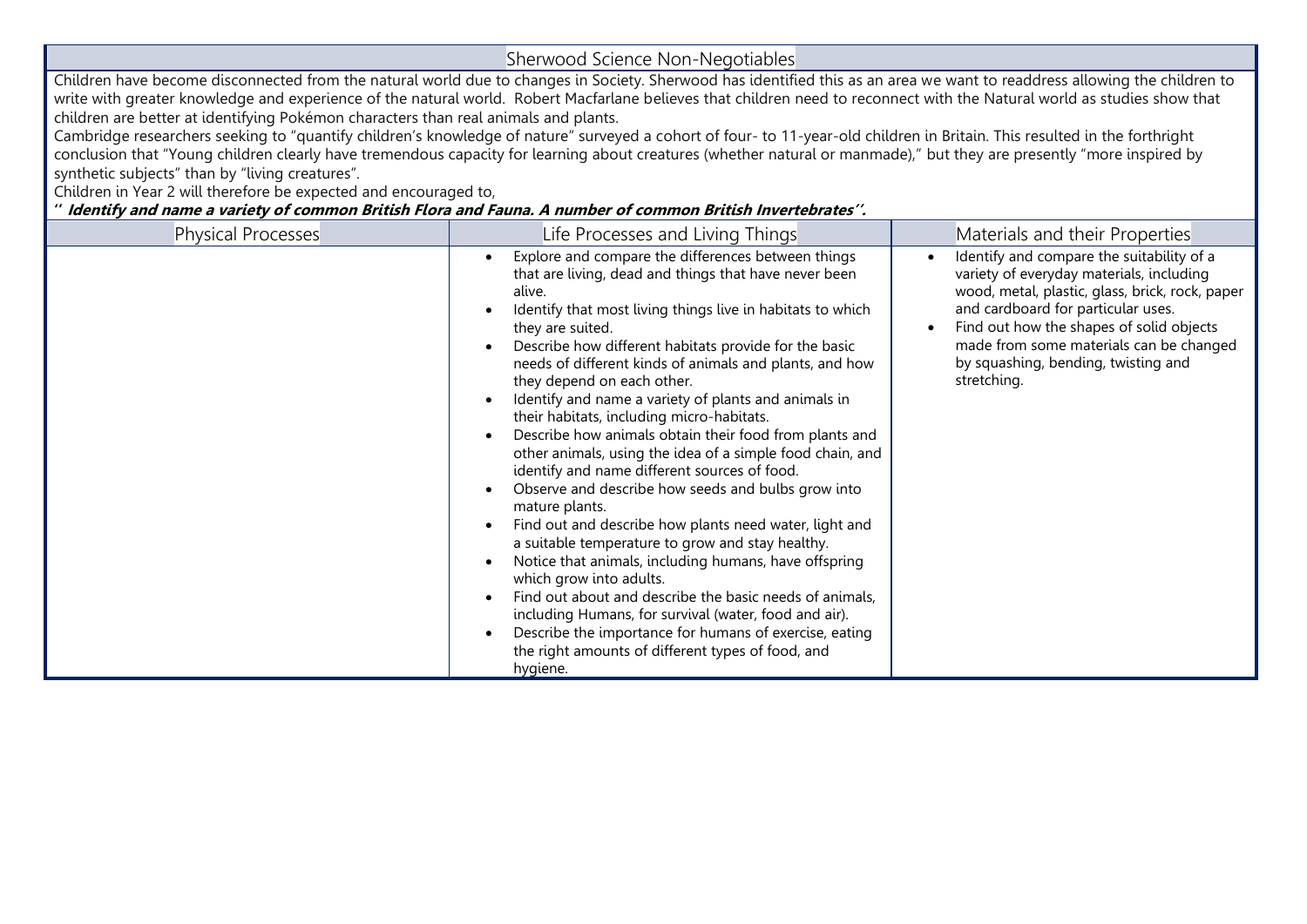# History in Year 2

| The History of Sherwood School the Local area.                                                                                                                                                                                                                                                                                                                                                                                                                                                 | Significant people - Rosa Parks                                                                                                                                                                                                                                                                                                                                                                                                                                                                                                                                                                                                                                                                                                                                                                                                                                                                                                                                                                                                                                                                                                                                                                                                                                                                        | Events beyond living memory- a study of the                                                                                                                                                                                                          |  |
|------------------------------------------------------------------------------------------------------------------------------------------------------------------------------------------------------------------------------------------------------------------------------------------------------------------------------------------------------------------------------------------------------------------------------------------------------------------------------------------------|--------------------------------------------------------------------------------------------------------------------------------------------------------------------------------------------------------------------------------------------------------------------------------------------------------------------------------------------------------------------------------------------------------------------------------------------------------------------------------------------------------------------------------------------------------------------------------------------------------------------------------------------------------------------------------------------------------------------------------------------------------------------------------------------------------------------------------------------------------------------------------------------------------------------------------------------------------------------------------------------------------------------------------------------------------------------------------------------------------------------------------------------------------------------------------------------------------------------------------------------------------------------------------------------------------|------------------------------------------------------------------------------------------------------------------------------------------------------------------------------------------------------------------------------------------------------|--|
|                                                                                                                                                                                                                                                                                                                                                                                                                                                                                                |                                                                                                                                                                                                                                                                                                                                                                                                                                                                                                                                                                                                                                                                                                                                                                                                                                                                                                                                                                                                                                                                                                                                                                                                                                                                                                        | seaside.                                                                                                                                                                                                                                             |  |
| Chronological Understanding                                                                                                                                                                                                                                                                                                                                                                                                                                                                    |                                                                                                                                                                                                                                                                                                                                                                                                                                                                                                                                                                                                                                                                                                                                                                                                                                                                                                                                                                                                                                                                                                                                                                                                                                                                                                        | Knowledge and Understanding of Events, People and Changes                                                                                                                                                                                            |  |
| Place events and objects in chronological order.<br>Use common words and phrases about the<br>passing of time.<br>Know where some people and events fit into a<br>timeline.<br>Recognising some similarities and differences<br>between ways of life in different periods.<br>Vocabulary<br>Before, after, a long time ago, past, recently, decades,<br>centuries<br>Changes, housing, differences, types of housing.<br>Racism, boycott, civil rights,<br>Tourism, holidays, leisure, seaside | Recognise the changes in the History of Sherwood School - how has Sherwood changed in 30 years?<br>Recognise the changes that have occurred in the local area around Sherwood Primary School. Children<br>$\bullet$<br>should experience a local area walk around the local area-looking at the different houses. The children to<br>make predictions which houses are older than others. Create a simple time line.<br>Speak to local residents about their growing up around the area. Ask questions about the change they have<br>seen over time in the local area of Sherwood and Fulwood.<br>Recognise that their own lives are different from the lives of people in the past by describing some topics, life<br>events and people they have studied.<br>Study the life of Rosa Parks, understand the important events within her life. Compare her life with that of<br>today.<br>Understand the major changes in society that occurred because of Rosa Parks life.<br>Recognise the changes in holidays over time. Where did people travel on holiday in the past? Where do<br>children travel on holiday now? Make comparisons between the different destinations.<br>Experience the traditional British seaside with a visit to Blackpool and the world famous Blackpool Tower.<br>$\bullet$ |                                                                                                                                                                                                                                                      |  |
| Historical Interpretation                                                                                                                                                                                                                                                                                                                                                                                                                                                                      | Answer who, what, where, when, questions, about the development of Blackpool Tower.<br><b>Historical Enquiry</b>                                                                                                                                                                                                                                                                                                                                                                                                                                                                                                                                                                                                                                                                                                                                                                                                                                                                                                                                                                                                                                                                                                                                                                                       | Communication                                                                                                                                                                                                                                        |  |
| Look at a variety of different ways the past is<br>represented. (E.g. objects, pictures, people,<br>buildings)<br>Begin to understand the reasons why people in<br>the past acted in the way they did from a range<br>of sources (pictures, plays, films, written<br>accounts, songs, museum displays, stories)                                                                                                                                                                                | Ask and answer questions about the past<br>$\bullet$<br>Find out about the past from a range of sources.<br>Speak to different people about the past and ask<br>relevant questions.                                                                                                                                                                                                                                                                                                                                                                                                                                                                                                                                                                                                                                                                                                                                                                                                                                                                                                                                                                                                                                                                                                                    | Show an understanding of the past in variety of<br>different ways (speaking, role-play, drawing and<br>writing)<br>Use different IT resources to publish findings in a<br>variety of different ways. (Powerpoint, publisher,<br>green screening etc) |  |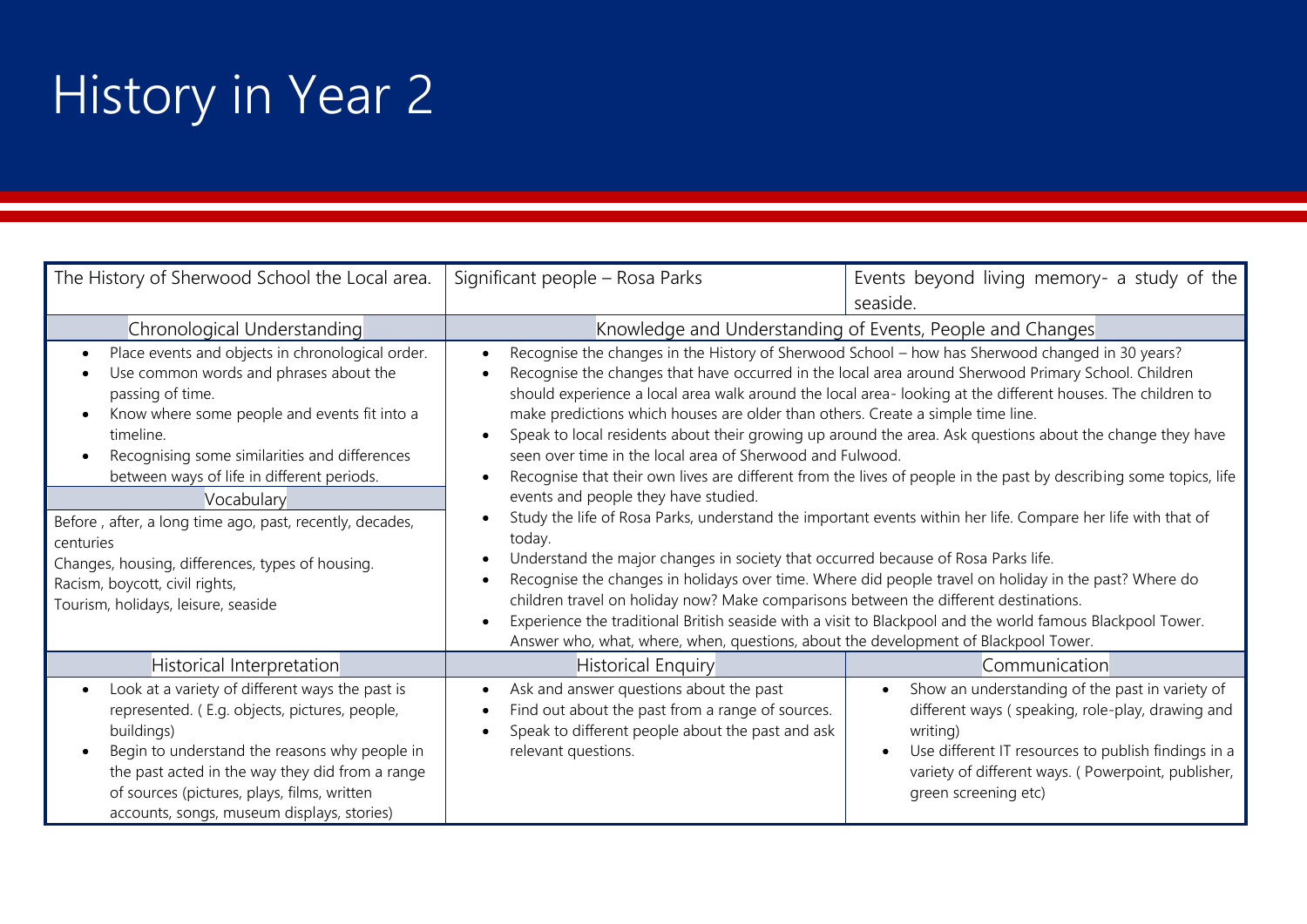# Design Technology in Year 2

| Design and Evaluation                                                                                                                                                                                                                                                                                                                                                                                                                                                                                                                                                                                                                                                                                                                                                                                                                                                                                                                                |                                                                                                                                                                                                                                                                                                                                                                                                                                                                                                                                                                                                                                                                    |  | <b>Technical Knowledge</b>                                                                                                                                                                                                                                                                                                                                                                                                                                                                                                                                                                                                                                                                                                                                                                                                      |  |  |
|------------------------------------------------------------------------------------------------------------------------------------------------------------------------------------------------------------------------------------------------------------------------------------------------------------------------------------------------------------------------------------------------------------------------------------------------------------------------------------------------------------------------------------------------------------------------------------------------------------------------------------------------------------------------------------------------------------------------------------------------------------------------------------------------------------------------------------------------------------------------------------------------------------------------------------------------------|--------------------------------------------------------------------------------------------------------------------------------------------------------------------------------------------------------------------------------------------------------------------------------------------------------------------------------------------------------------------------------------------------------------------------------------------------------------------------------------------------------------------------------------------------------------------------------------------------------------------------------------------------------------------|--|---------------------------------------------------------------------------------------------------------------------------------------------------------------------------------------------------------------------------------------------------------------------------------------------------------------------------------------------------------------------------------------------------------------------------------------------------------------------------------------------------------------------------------------------------------------------------------------------------------------------------------------------------------------------------------------------------------------------------------------------------------------------------------------------------------------------------------|--|--|
| Building on their previous skills, pupils in Year 2 will learn to:<br>develop their design ideas through discussions, observations, drawing and modelling<br>use kits/reclaimed materials to develop more than one idea<br>identify a purpose for what they intend to design and make<br>identify simple design criteria<br>make simple drawing and label part, discuss their work as it progresses<br>name the tools they are using<br>explain what materials they are going to use and why<br>select appropriate technique explaining: FirstNextLast<br>explore existing products and investigate how they have been made<br>decide how existing products do/do not achieve their purpose<br>note changes made during the making progress as annotation to plans/drawings<br>explain what they like and dislike about their product and why<br>identify how they could improve their work in the future and what they could have done differently. |                                                                                                                                                                                                                                                                                                                                                                                                                                                                                                                                                                                                                                                                    |  | Building on their previous knowledge, pupils in Year 2 will explore a range of<br>products to develop their understanding of:<br>different mechanisms- axels, wheel and chassis<br>movement that wheels and axels make<br>Understanding what makes a balanced diet<br>where to find the nutritional information on packaging<br>the five food groups<br>the taste, texture and smell of fruit and vegetables.<br>mechanisms, identifying what stops wheels from turning, knowing that a<br>wheel needs an axle in order to move.                                                                                                                                                                                                                                                                                                |  |  |
|                                                                                                                                                                                                                                                                                                                                                                                                                                                                                                                                                                                                                                                                                                                                                                                                                                                                                                                                                      | Working with tools, equipment, materials and components to make quality products                                                                                                                                                                                                                                                                                                                                                                                                                                                                                                                                                                                   |  |                                                                                                                                                                                                                                                                                                                                                                                                                                                                                                                                                                                                                                                                                                                                                                                                                                 |  |  |
| <b>Textiles</b>                                                                                                                                                                                                                                                                                                                                                                                                                                                                                                                                                                                                                                                                                                                                                                                                                                                                                                                                      | Mechanisms                                                                                                                                                                                                                                                                                                                                                                                                                                                                                                                                                                                                                                                         |  | Food                                                                                                                                                                                                                                                                                                                                                                                                                                                                                                                                                                                                                                                                                                                                                                                                                            |  |  |
| Pupils in Year 2 will have the opportunity to design and make<br>a pouch. They will learn to:<br>cut out shapes accurately using a pair of scissors<br>accurately measure in cm<br>thread a needle<br>join fabrics together using running stitch, glue,<br>staples, over sewing and tape<br>decorate fabrics with attached items e.g. buttons,<br>beads, sequins, braids and ribbons<br>colour my fabric using a range of techniques e.g.<br>fabric paints, printing and painting<br>decorate a pouch using fabric glue or running stitch<br>pin and cut fabric using a template<br>KEY VOCABULARY: RUNNING STITCH, THREADING,<br>NEEDLE, NEEDLE EYE.                                                                                                                                                                                                                                                                                                | Pupils in Year 2 will have the opportunity to design and make<br>a vehicle. They will learn to:<br>join materials together using appropriate methods<br>e.g. glue, tape, hot glue gun<br>try out different axle fixings and discuss their<br>strengths and weaknesses<br>make a vehicle from a construction kit with free<br>running wheels<br>use a range of materials to create models with<br>$\bullet$<br>wheels and axles e.g. tubes, dowel, cotton reels<br>roll paper to create tubes<br>cut dowel using a hacksaw and bench hook<br>attach wheels to a chassis using an axle<br>$\bullet$<br>KEY VOCABULARY: AXLE, CHASSIS, HACKSAW, BENCH<br>HOOK, DOWEL. |  | Pupils in Year 2 will have the opportunity to design and make a<br>healthy wrap. They will learn to:<br>describe the properties of the food ingredients: taste,<br>smell, texture and consistency<br>group familiar food products e.g. fruit and vegetables<br>explain where food comes from<br>$\bullet$<br>prepare food safely and hygienically and describe<br>what this means<br>cut, peel, grate and chop a range of ingredients<br>$\bullet$<br>explain the need for a variety of food in a diet<br>$\bullet$<br>measure and weigh ingredients accurately<br>$\bullet$<br>slice food safely using the bridge or claw grip<br>$\bullet$<br>Construct a wrap that meets a design brief<br>$\bullet$<br>KEY VOCABULARY: NUTRITION, CUT, PEEL, GRATE,<br>CHOP, SLICE, HEALTHY, EATWELL PLATE, BRIDGE AND<br><b>CLAW GRIP.</b> |  |  |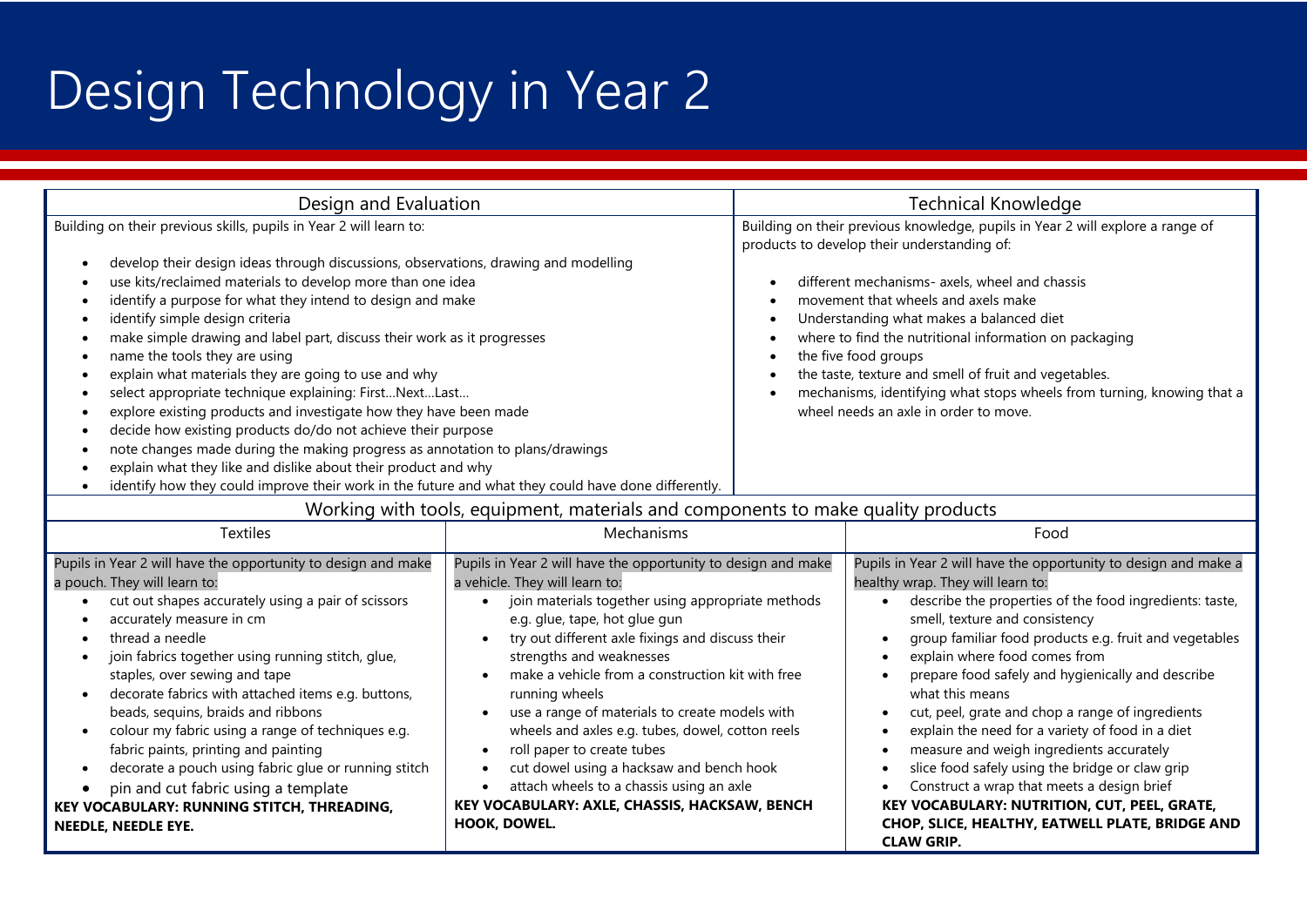# PSHE and Relationships Education Digital Literacy in Year 2

| Term                       | Autumn 1                                                                                                                                                                                                                                                                   | Autumn 2                                                                                                                                            | Spring 1                                                                                                                                                                                      | Spring 2                                                                                                                                                                                                                  | Summer 1                                                                                                                          | Summer 2                                                                                                                                                                                                             |
|----------------------------|----------------------------------------------------------------------------------------------------------------------------------------------------------------------------------------------------------------------------------------------------------------------------|-----------------------------------------------------------------------------------------------------------------------------------------------------|-----------------------------------------------------------------------------------------------------------------------------------------------------------------------------------------------|---------------------------------------------------------------------------------------------------------------------------------------------------------------------------------------------------------------------------|-----------------------------------------------------------------------------------------------------------------------------------|----------------------------------------------------------------------------------------------------------------------------------------------------------------------------------------------------------------------|
| Theme                      | How can we help?                                                                                                                                                                                                                                                           | Where does money<br>come from?                                                                                                                      | How can we keep safe in<br>different places?                                                                                                                                                  | What is the same and<br>different about us?                                                                                                                                                                               | How can we be healthy?                                                                                                            | What is bullying?                                                                                                                                                                                                    |
| Context                    | Group and class rules<br>and why they are<br>important; respecting<br>own and others' rights<br>and need; privacy;<br>looking after the<br>environment                                                                                                                     | Learn about the sources<br>of money; the<br>importance of saving;<br>making choices about<br>their money and what<br>can influence those<br>choices | Rules for keeping safe in<br>different places;<br>including online; people<br>who work in the<br>community; asking for<br>help; including in an<br>emergency                                  | Recognise what they are<br>good at; set simple<br>goals; growing; and<br>changing and being<br>more independent;<br>naming body parts<br>correctly (including<br>external genitalia);<br>belonging to different<br>groups | Things that keep bodies<br>and minds healthy<br>(activity, rest, food);<br>hygiene routines;<br>healthy choices                   | Hurtful teasing and<br>bullying is wrong, what<br>to do about bullying;<br>unsafe secrets;<br>inappropriate touch<br>what to do if it happens                                                                        |
| Relationships<br>Education | That others' families,<br>either in school or in the<br>wider world,<br>sometimes look<br>different from their<br>family, but that they<br>should respect those<br>differences and know<br>that other<br>children's families are<br>also characterised by<br>love and care |                                                                                                                                                     | About the concept of<br>privacy and the<br>implications of<br>it for both children and<br>adults; including that it<br>is not always right to<br>keep secrets if they<br>relate to being safe |                                                                                                                                                                                                                           | That healthy friendships<br>are positive and<br>welcoming towards<br>others, and do not<br>make others feel lonely<br>or excluded | That in school and in<br>wider society they can<br>expect to be treated<br>with respect by others,<br>and that in turn they<br>should show due<br>respect to others,<br>including those in<br>positions of authority |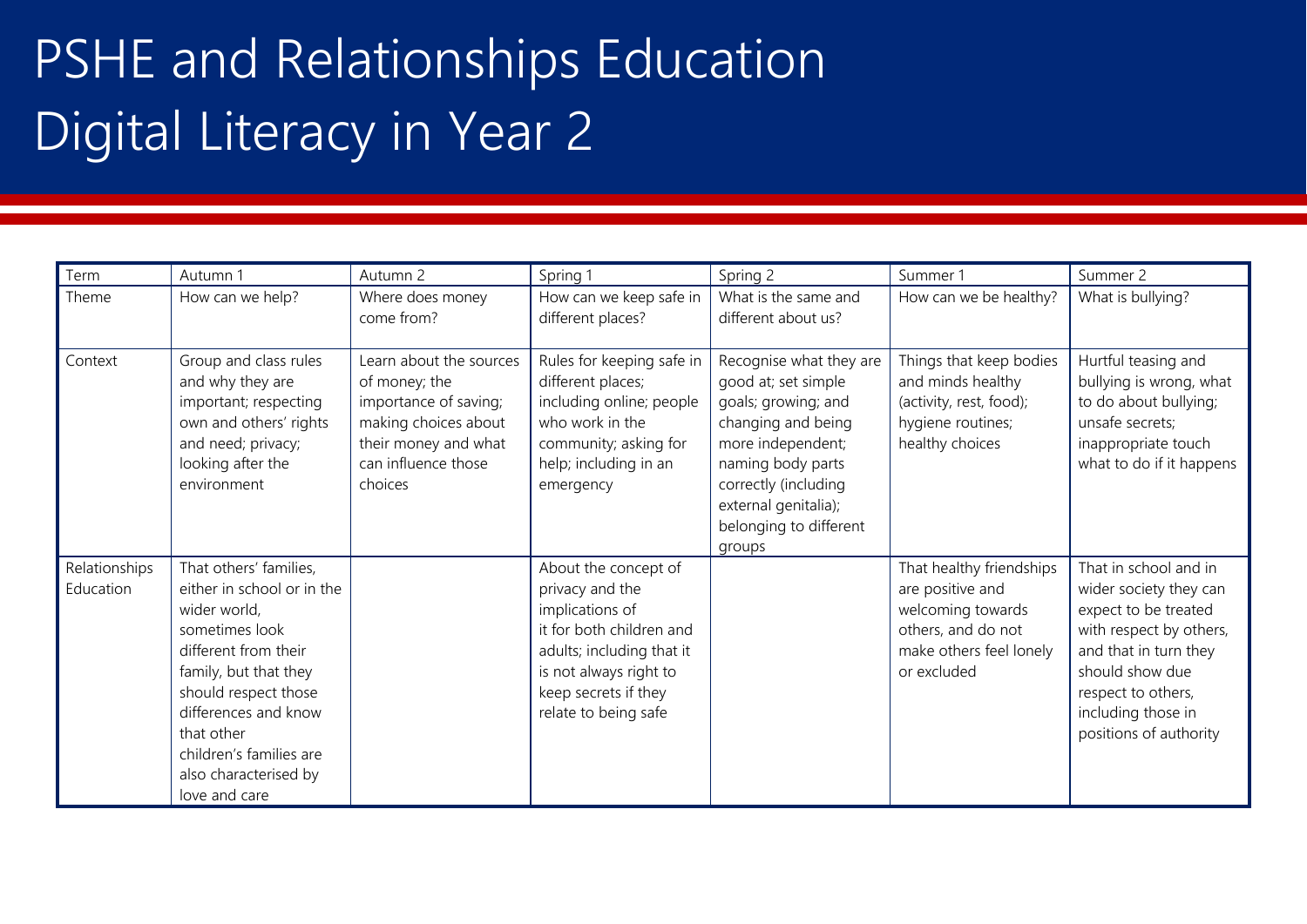| Digital Literacy | Managing Online Information                                               |                                  |                         | Copyright and Ownership                                              |                                                    |                         |
|------------------|---------------------------------------------------------------------------|----------------------------------|-------------------------|----------------------------------------------------------------------|----------------------------------------------------|-------------------------|
|                  | · demonstrate how to navigate a simple webpage to get to information I    |                                  |                         | • recognise that content on the internet may belong to other people. |                                                    |                         |
| Children will    | need (e.g. home, forward, back buttons; links, tabs and sections).        |                                  |                         |                                                                      | · describe why other people's work belongs to them |                         |
| be taught to:    | • explain what voice activated searching is and how it might be used, and |                                  |                         |                                                                      |                                                    |                         |
|                  | know it is not a real person (e.g. Alexa, Google Now, Siri).              |                                  |                         |                                                                      |                                                    |                         |
|                  | • explain the difference between things that are imaginary, 'made up' or  |                                  |                         |                                                                      |                                                    |                         |
|                  | 'make believe' and things that are 'true' or 'real'                       |                                  |                         |                                                                      |                                                    |                         |
|                  |                                                                           | Privacy and Security             | Online Relationships    | Self Image and Identity                                              |                                                    | Online Bullying         |
|                  | $\bullet$ explain                                                         | how                              | • give examples of how  | · explain how other                                                  |                                                    | • explain what bullying |
|                  | passwords                                                                 | can be                           | someone might use       | people may look and                                                  |                                                    | is, how people may      |
|                  | used                                                                      | to<br>protect                    | technology<br>to        | act differently online                                               |                                                    | bully others and how    |
|                  |                                                                           | information, accounts            | communicate<br>with     | and offline.                                                         |                                                    | bullying can<br>make    |
|                  | and devices.                                                              |                                  | others they don't also  | • give examples of                                                   |                                                    | feel.<br>someone        |
|                  |                                                                           | $\bullet$ explain<br>and<br>give |                         | issues online<br>that                                                |                                                    | explain why anyone      |
|                  | examples of what is<br>meant by 'private'                                 |                                  | explain why<br>this     | might make someone                                                   |                                                    | who<br>experiences      |
|                  |                                                                           |                                  | might be risky.         | sad, worried,<br>feel                                                |                                                    | bullying<br>is not to   |
|                  |                                                                           | and 'keeping things              | · describe<br>different | uncomfortable<br>$\Omega$ r                                          |                                                    | blame.                  |
|                  | private'.                                                                 |                                  | ways to ask for, give,  | frightened; I can give                                               |                                                    |                         |
|                  |                                                                           | · describe and explain           | deny<br>or<br>my        | examples of how they                                                 |                                                    |                         |
|                  | some                                                                      | rules<br>for                     | permission online and   | might get help.                                                      |                                                    |                         |
|                  | keeping<br>personal<br>information<br>private                             |                                  | can identify who can    |                                                                      |                                                    |                         |
|                  |                                                                           |                                  | help me if I am not     |                                                                      |                                                    |                         |
|                  | (e.g. creating<br>and<br>sure.                                            |                                  |                         |                                                                      |                                                    |                         |
|                  | protecting                                                                |                                  |                         |                                                                      |                                                    |                         |
|                  | passwords).                                                               |                                  |                         |                                                                      |                                                    |                         |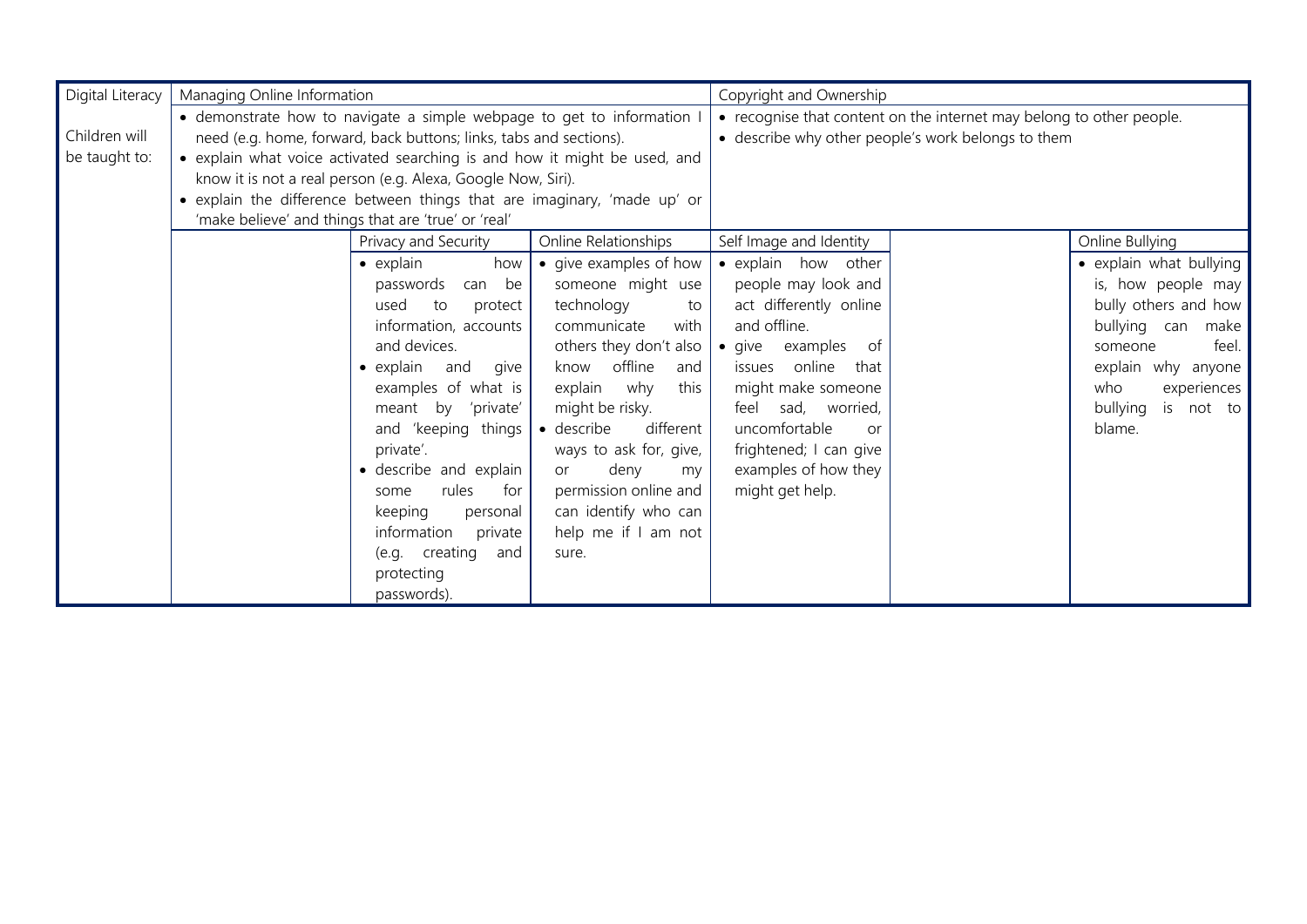# Art and Design in Year 2

| Theme   | Painting             | Drawing            | 3D               | Collage           | <b>Textiles</b>   | Printing                   |
|---------|----------------------|--------------------|------------------|-------------------|-------------------|----------------------------|
|         |                      |                    |                  |                   |                   |                            |
| Context | Handwriting          | Mark-making $-$    | Aboriginal art;  | Individual images | Rubbings over dip | Positive & Negative        |
|         | patterns in          | variety of tools,  | making           | of 'The Snail'    | dyed fabric;      | Stencils, Direct           |
|         | response to stories; | wax resist, in     | digeridoos; clay | using painted     | printing onto dip | Prints;                    |
|         | large group work     | response to music, | work             | paper;            | dyed fabric; card |                            |
|         |                      | still-life drawing |                  | sketchbook artist | wraps             | Clay Slab Relief<br>Prints |
|         |                      |                    |                  | responses; cut    |                   |                            |
|         |                      |                    |                  | paper collages    |                   |                            |
|         |                      |                    |                  |                   |                   |                            |
|         |                      |                    |                  |                   |                   |                            |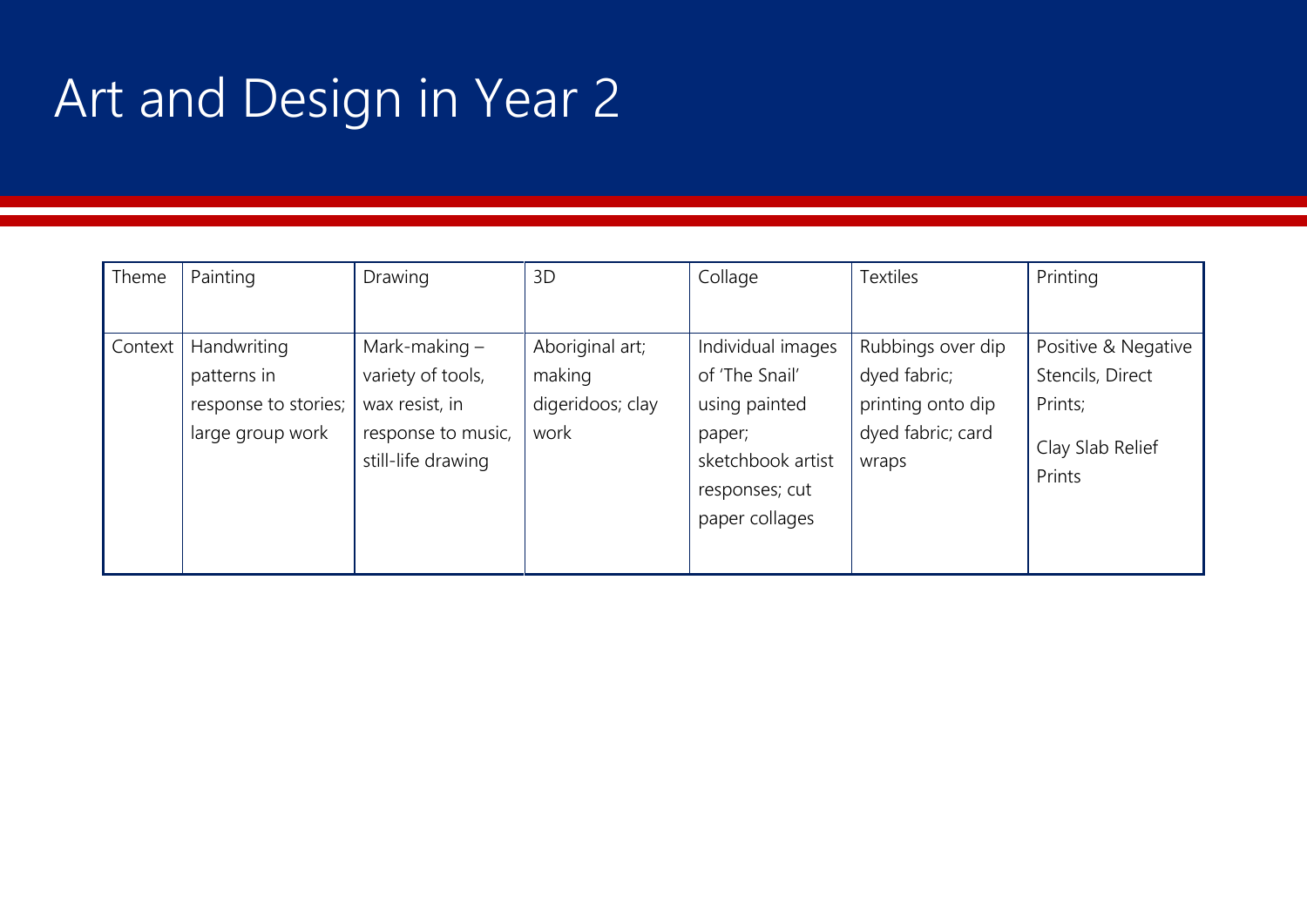### Religious Education Overview

| <b>Y2</b>       | Autumn1                                                      | Autumn 2                                   | Spring 1                                                                                         | Spring 2                                             | Summer 1                                                             | Summer 2                                                  |
|-----------------|--------------------------------------------------------------|--------------------------------------------|--------------------------------------------------------------------------------------------------|------------------------------------------------------|----------------------------------------------------------------------|-----------------------------------------------------------|
| Religion        | Christianity                                                 | Christianity                               | Islam                                                                                            | Christianity                                         | Islam                                                                | Islam                                                     |
| Theme           | What did Jesus<br>teach?                                     | Christmas - Jesus<br>as gift from God      | Prayer at home                                                                                   | Easter -<br>resurrection                             | Community and<br>Belonging                                           | Hajj                                                      |
| Key<br>Question | Is it possible to be<br>kind to everyone all<br>of the time? | Why did God give<br>Jesus to the<br>world? | Does praying at<br>regular intervals<br>every day help a<br>Muslim in his/ her<br>everyday life? | Is it true that Jesus<br>came back to life<br>again? | Does going to the<br>Mosque give<br>Muslims a sense of<br>belonging? | Does completing<br>Hajj make a person<br>a better Muslim? |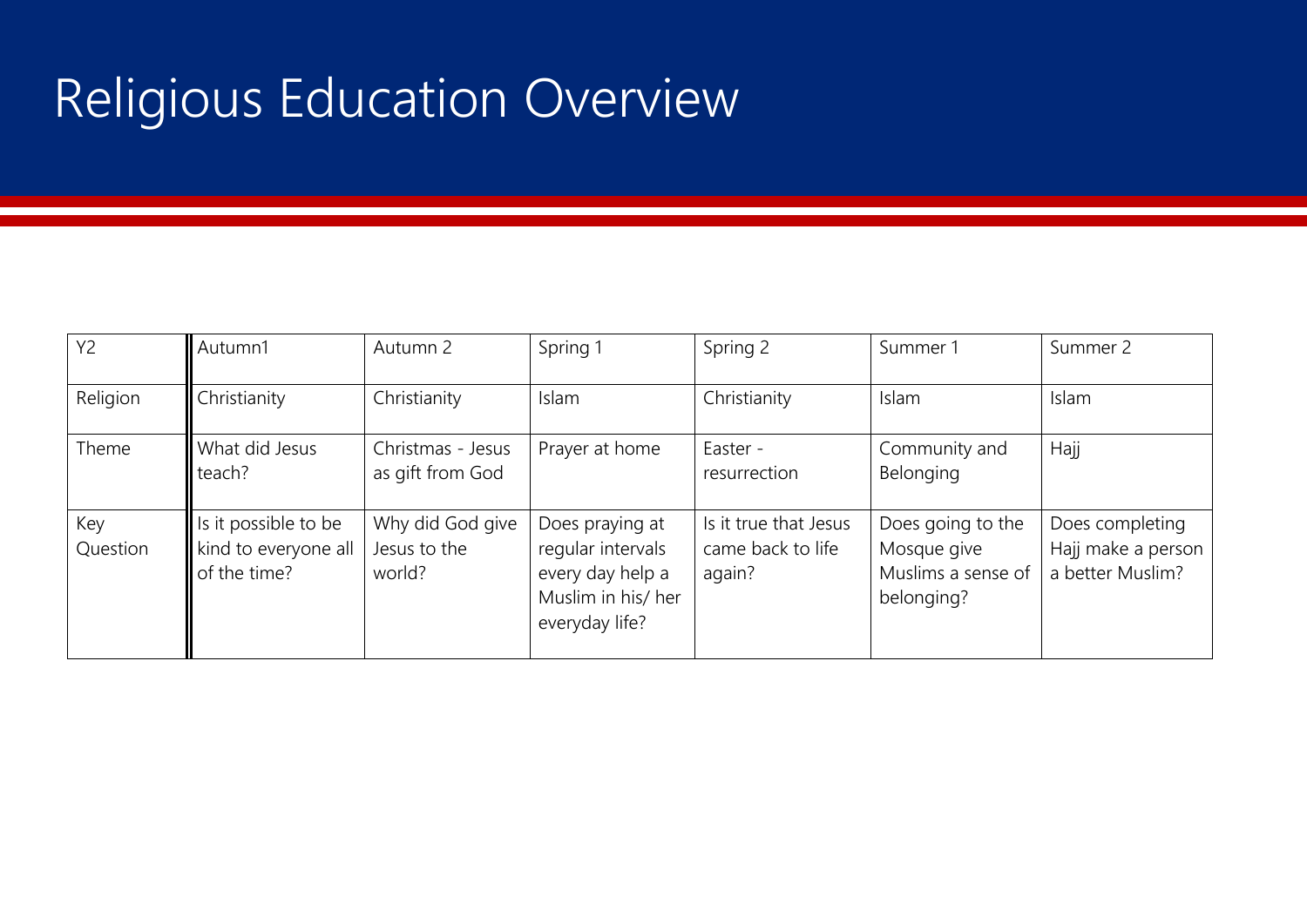### Music in Year 2

| Year <sub>2</sub>             |                                                                                                                                                          |                 | Knowledge                                                                 | <b>Skills</b>                                            |  |  |
|-------------------------------|----------------------------------------------------------------------------------------------------------------------------------------------------------|-----------------|---------------------------------------------------------------------------|----------------------------------------------------------|--|--|
|                               | <b>Listen and appraise</b>                                                                                                                               | LA1             | To know 5 songs off by heart                                              | To learn how they can enjoy music by moving, dancing,    |  |  |
|                               |                                                                                                                                                          | LA <sub>2</sub> | To know what they are about                                               | marching, being animals or pop stars.                    |  |  |
|                               |                                                                                                                                                          | LA3             | To know songs have a musical style.                                       | Learn how a song can tell a story or describe an idea.   |  |  |
|                               | Games                                                                                                                                                    | G <sub>1</sub>  | To know that music has a steady pulse, like a heartbeat.                  | To complete the progressive games in the teaching units. |  |  |
|                               |                                                                                                                                                          | G <sub>2</sub>  | To know that we can create rhythms from words, our                        | To use your voices to copy back using 'la'               |  |  |
|                               |                                                                                                                                                          |                 | names, favourite food, colours, animals.                                  |                                                          |  |  |
|                               |                                                                                                                                                          | G <sub>3</sub>  | To know that rhythms are different to steady pulse                        |                                                          |  |  |
|                               | Singing                                                                                                                                                  | S <sub>1</sub>  | To confidently sing or rap 5 songs from memory and sing                   | Learn about voices, singing notes of different pitches   |  |  |
|                               |                                                                                                                                                          |                 | in unison and to know what unison means.                                  | (high and low)                                           |  |  |
|                               |                                                                                                                                                          | S <sub>2</sub>  | To practise warming up voices.                                            | Learn to stop and start when following a leader.         |  |  |
|                               |                                                                                                                                                          |                 |                                                                           | Find a comfortable singing position.                     |  |  |
|                               | Playing instruments                                                                                                                                      | PL <sub>1</sub> | To learn the names of notes in their instrument part from                 | Play a tuned instrumental part with the song they        |  |  |
|                               |                                                                                                                                                          |                 | memory or when written down.                                              | perform.                                                 |  |  |
| Musical activities            |                                                                                                                                                          | PL <sub>2</sub> | To learn the names of un-tuned instruments they are                       | Play the part in time to a steady pulse.                 |  |  |
|                               |                                                                                                                                                          |                 | playing                                                                   |                                                          |  |  |
|                               | Improvisation                                                                                                                                            | IM <sub>1</sub> | To know that everyone can improvise by making up                          | Improvise using three challenges                         |  |  |
|                               |                                                                                                                                                          |                 | something on the spot.                                                    | 1. Clap and improvise                                    |  |  |
|                               |                                                                                                                                                          | IM <sub>2</sub> | Use two notes to improvise something that has not been                    | Sing, play and improvise                                 |  |  |
|                               |                                                                                                                                                          |                 | written down.                                                             | 3. Improvise using one or two notes                      |  |  |
|                               | Composition                                                                                                                                              | C <sub>1</sub>  | To know that composing is like writing a story and                        | Help create a simply melody by using one, two or five    |  |  |
|                               |                                                                                                                                                          |                 | everyone can do it.                                                       | different notes.                                         |  |  |
|                               |                                                                                                                                                          |                 |                                                                           | Learn how the notes can be written down and changed      |  |  |
| <b>Performing and sharing</b> |                                                                                                                                                          | PE <sub>1</sub> | To perform and share with an audience.                                    | To choose a song, add their own ideas                    |  |  |
|                               |                                                                                                                                                          |                 |                                                                           | Record the performance.                                  |  |  |
|                               |                                                                                                                                                          |                 |                                                                           | To say how they feel about their performance             |  |  |
|                               | Vocabulary: Keyboard, drums, bass, electric guitar, saxophone, trumpet, pulse, rhythm, pitch, improvise, compose, audience, question and answer, melody, |                 |                                                                           |                                                          |  |  |
|                               |                                                                                                                                                          |                 | dynamics, tempo, perform/performance, audience, rap, Reggae, glockenspiel |                                                          |  |  |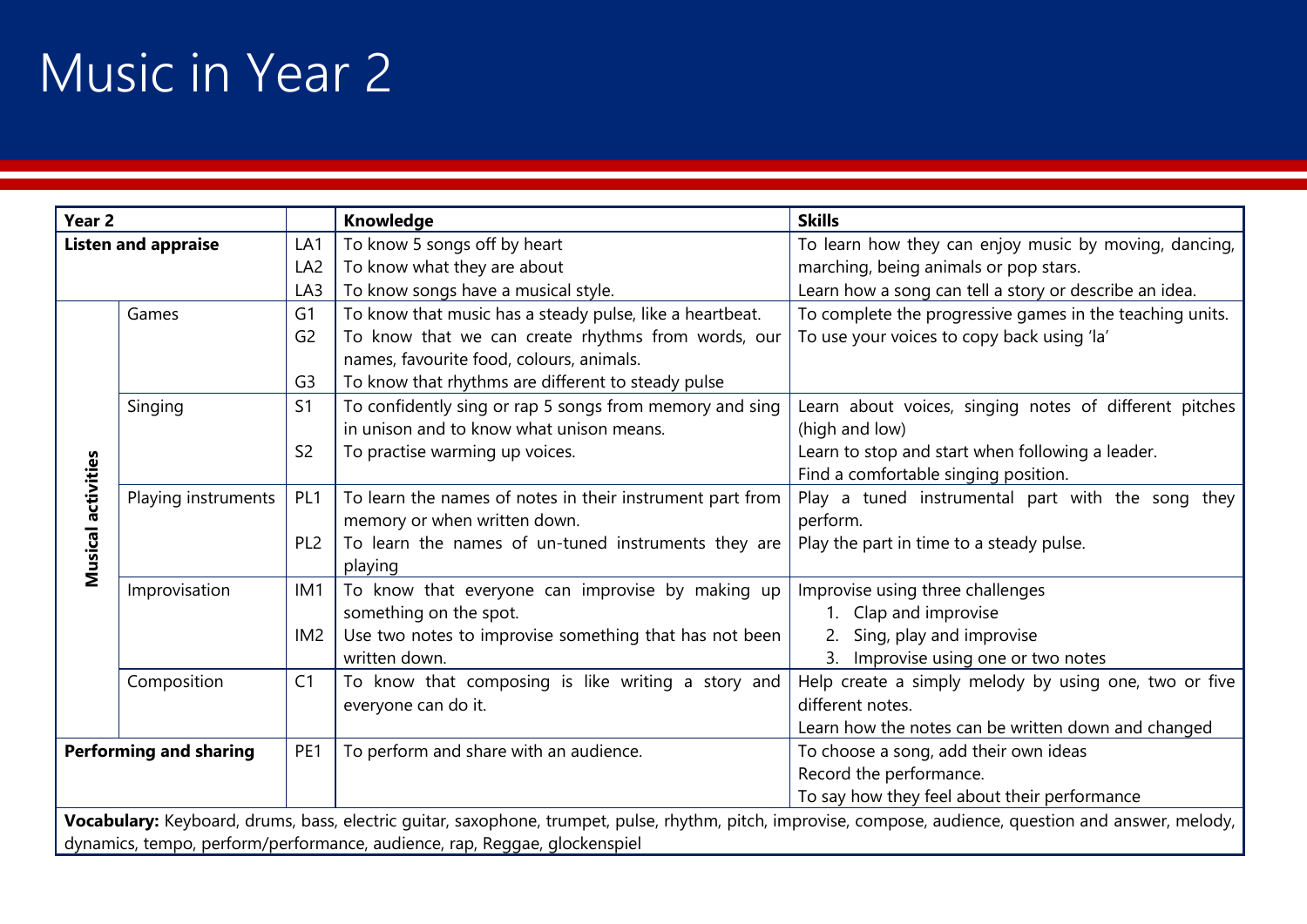### Physical Education Overview

| Year 2 PE                                                                                                                                                                                                                                                                                                                                                  | The INTENT of Year 2 is to test the 10 Fundamental Movement Skills again. This will show the impact of their performance of the FMS<br>and which skills they have mastered. This information can be shared with the Year 3 teacher. The children should develop their<br>knowledge in using simple tactics in game type activities and creating sequences of movement in gymnastic and dance type activities. |                                                                                                                                                                                                                                                                                                                                                                                                                               |                                                                                                                                                                                                                                                                                                                                                                                                                                                |  |  |  |  |  |
|------------------------------------------------------------------------------------------------------------------------------------------------------------------------------------------------------------------------------------------------------------------------------------------------------------------------------------------------------------|---------------------------------------------------------------------------------------------------------------------------------------------------------------------------------------------------------------------------------------------------------------------------------------------------------------------------------------------------------------------------------------------------------------|-------------------------------------------------------------------------------------------------------------------------------------------------------------------------------------------------------------------------------------------------------------------------------------------------------------------------------------------------------------------------------------------------------------------------------|------------------------------------------------------------------------------------------------------------------------------------------------------------------------------------------------------------------------------------------------------------------------------------------------------------------------------------------------------------------------------------------------------------------------------------------------|--|--|--|--|--|
|                                                                                                                                                                                                                                                                                                                                                            | Net/Wall Games                                                                                                                                                                                                                                                                                                                                                                                                | <b>Fundamental Movement Skills</b>                                                                                                                                                                                                                                                                                                                                                                                            | Games (Piggy in the Middle)                                                                                                                                                                                                                                                                                                                                                                                                                    |  |  |  |  |  |
| Children will learn the skills they require for net/wall<br>games and on how to use these skills to make the game<br>difficult for their opponent. They learn to direct the ball<br>towards the target area and away from their opponent.<br>The aim is to get the ball to land in the target area and<br>make it difficult for the opponent to return it. |                                                                                                                                                                                                                                                                                                                                                                                                               | Adapt your curriculum, based on Y1 data, using the units<br>to teach the 10 Fundamental Movement Skills.<br>Running; Jumping; Underarm Throwing; Overarm<br>Throwing; Rolling; Bouncing; Catching; Skipping; Kicking;<br>and Hopping.<br>Please assess the children at the end of the Key Stage<br>using the unit:<br>FMS - End of KS1 Assessment<br>These assessments will be given to Year 3 to help them<br>differentiate. | Children improve and apply their basic FMS in games.<br>They play games that demand simple choices and<br>decisions on how to use space to avoid opponents, keep<br>the ball and score points. They will continue to practise<br>and refine their FMS and techniques, using them to<br>They will also develop an early<br>outwit others.<br>understanding of simple concepts of attack.                                                        |  |  |  |  |  |
|                                                                                                                                                                                                                                                                                                                                                            | Athletics (Colour Match)                                                                                                                                                                                                                                                                                                                                                                                      | Dance                                                                                                                                                                                                                                                                                                                                                                                                                         | Gymnastics                                                                                                                                                                                                                                                                                                                                                                                                                                     |  |  |  |  |  |
| speed, height, distance or accuracy.                                                                                                                                                                                                                                                                                                                       | Children explore the FMS of running, jumping and<br>throwing activities, and take part in simple challenges<br>and competitions. They experiment with different ways<br>of travelling, throwing and jumping, increasing their<br>awareness of speed and distance. In all athletic activities,<br>children think about how to achieve the greatest possible                                                    | Children will focus on creating and performing short<br>dances that communicate different moods, feelings and<br>ideas. A range of subjects including those based on<br>different times and cultures may be used. Children will<br>learn to use different parts of the body to imitate and<br>lead movements. They will also create short dances<br>individually and also create and perform with a partner.                  | Children will focus on increasing their range of basic<br>gymnastic skills. They create simple sequences of 'unlike'<br>actions on the floor, e.g. a roll, a jump and a shape. They<br>then transfer what they have learnt on the floor to<br>apparatus. In gymnastics as a whole, children use skills<br>and agilities individually, in combination and in sequence,<br>with the aim of showing as much control and precision as<br>possible. |  |  |  |  |  |